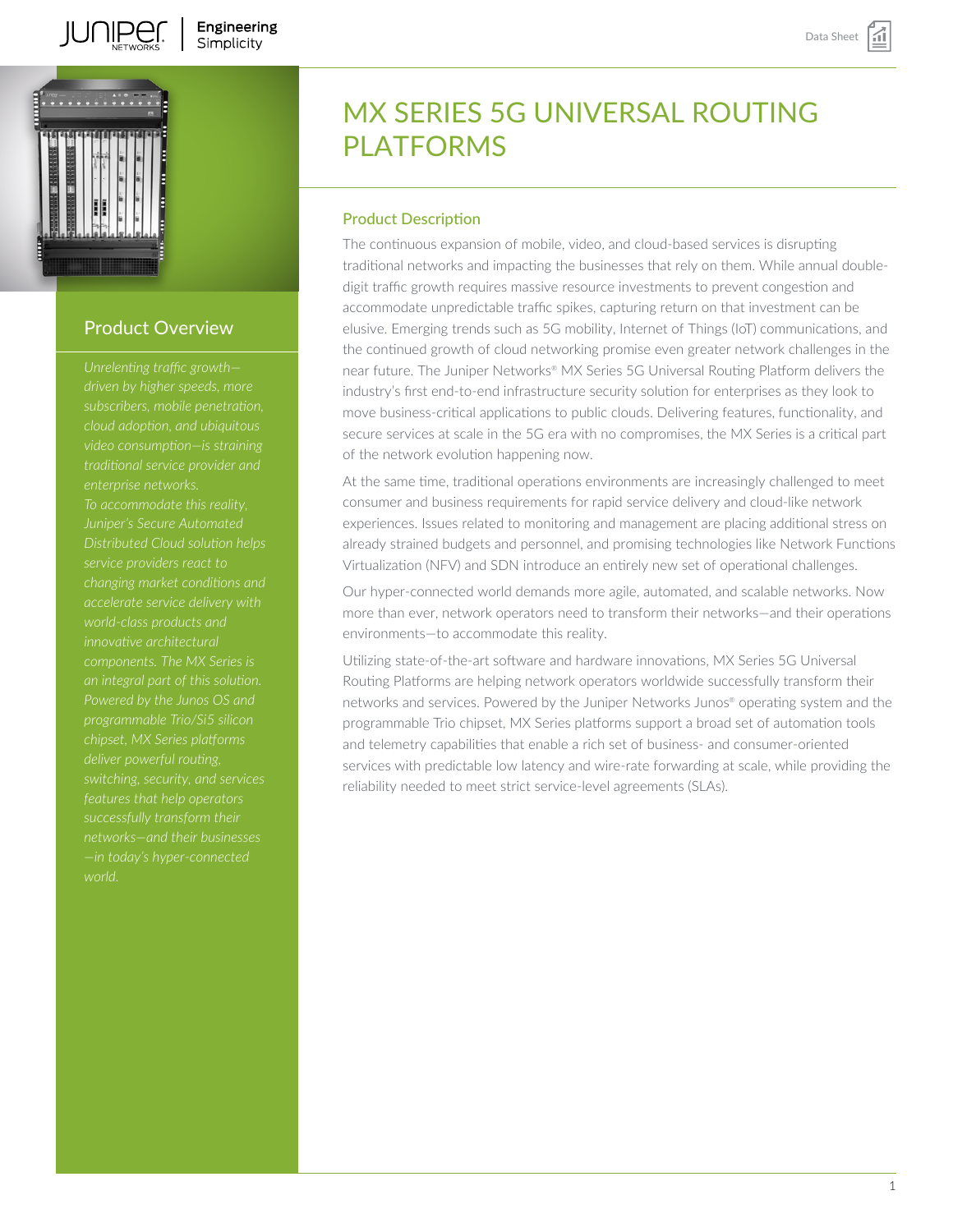# An Agile Family of Cloud-Era Universal Routing Platforms

The MX Series portfolio was designed for agility and built from the ground up to support a universal set of edge applications, helping Juniper customers rapidly respond to evolving business and technical requirements while simplifying operations without sacrificing their current infrastructure investments.

With its massive scale and efficiency, the MX Series is ideal for space- and power-constrained environments. It redefines per-slot economics, enabling customers to do more with less while simplifying network design, reducing OpEx. It also enables the profitable delivery of a broad range of business, residential, mobile, cable, data center, and cloud services while seamlessly supporting traditional and emerging network architectures with adaptive software and pervasive security. The flexibility of the MX Series is enabled by the programmable Trio chipset, which allows MX Series platforms to add support for new features, such as telemetry, without costly hardware upgrades. Additionally, support for the Junos Automation Toolkit and the Juniper Extension Toolkit provide modern programming languages that reduce costs and increase profitability by improving productivity and customization.

This agility is evident in the wide variety of MX Series use cases that have been proven in the world's largest and most demanding networks, including:

- **Business Edge**: MX Series platforms support the broadest range of L2/L2.5/L3 VPN services which, in combination with multilayer, multiprotocol resiliency, ensure that customer SLAs are met under all network conditions.
- **Internet/Peering Gateway**: MX Series platforms support the high performance, reliability, scale, and density needed to efficiently peer with Internet and other service provider networks.
- **Broadband Network Gateway (BNG)**: MX Series platforms offer the highest subscriber density and most sophisticated broadband edge features available in the industry.
- **Universal SDN Gateway**: The MX Series offers a comprehensive solution for interconnecting virtual and physical networks—as well as between virtual networks operating with different technologies—via support for Multiprotocol BGP (MBGP), dynamic tunnels using MPLSoGRE or Virtual Extensible LAN (VXLAN) encapsulation, virtual routing and forwarding (VRF) tables, E-VPNs, and Network Configuration Protocol (NETCONF), along with the ability to send traffic between VRF and global routing tables based on configuration and policy.
- **Data Center and Cloud Edge**: The MX Series is ideal for data center/cloud edge applications, with support for multiple overlay encapsulation methods, including VXLAN, Network Virtualization using Generic Routing Encapsulation (NVGRE), MPLSoUDP, MPLSoGRE, 802.1BR, SR-MPLS, and SR-V6. The MX Series also incorporates data plane security with inline MACsec in the MPC-10E line cards, making it a perfect fit for data center and cloud deployments.
- **Enterprise WAN**: Enterprises and government agencies worldwide use MX Series platforms to build their own overlay network on top of a service provider's Layer 2 or MPLS network, using encapsulation technologies such as MPLSoGRE, VXLAN, and IPsec for secure transport.
- **Universal Metro/Aggregation**: MX Series platforms offer a full suite of routing and switching features, allowing you to choose a deployment model that best fits your business and technical needs. The MX Series can be deployed as IP/IP VPN edge routers, Ethernet VPN (EVPN) and virtual private LAN service (VPLS) provider edge (VPLS-PE) routers, MPLS label-switching (LSR) routers, and as Layer 2 Ethernet switches or Layer 3 IP routers.
- **Mobile Backhaul**: In addition to switching, routing, and security features, MX Series platforms support highly scalable and reliable hardware-based timing that meets the strictest LTE requirements, including Synchronous Ethernet for frequency and the Precision Time Protocol (PTP) for frequency and phase synchronization. In addition, the MX104 is ETSI 300-compliant, enabling deployment in next-generation mobile applications such as 5G.

# At-a-Glance: MX Series 5G Universal Routing Platforms **Comparison**

The MX Series portfolio includes a wide range of physical and virtual platforms that share a common architecture and feature set. This enables Juniper customers to select the platform that best addresses their unique business goals and satisfies their scale, density, resiliency, space, power, and value-added service requirements without compromising on quality or features.

# Modular MX Series Platforms

MX960, MX480, and MX240 5G Universal Routing Platforms are modular, chassis-based platforms.

• The MX960 has been proven in the world's largest service provider, cable, mobile, and data center networks, offering 12 Tbps of system capacity in support of business and residential broadband services as well as peering and provider edge applications.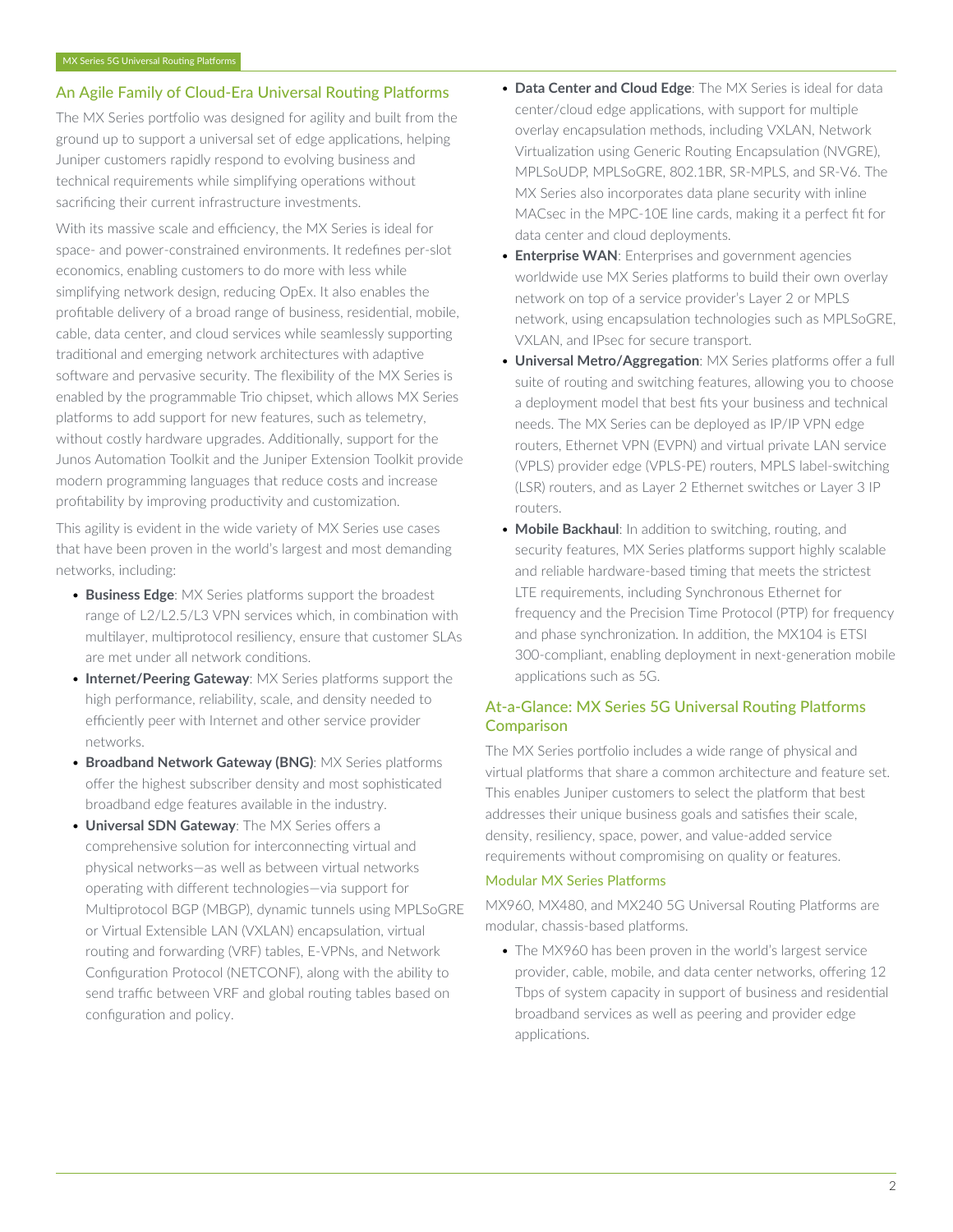- The MX480 is a modular, 9 Tbps-capable router that supports a wide range of cloud, campus, enterprise, data center, service provider, cable, and mobile service core applications.
- The MX240 is a compact, 3 Tbps-capable router ideal for space-constrained cloud, enterprise, data center, service provider, cable, and mobile service core deployments.

The latest generation of line card hardware for the MX960, MX480, and MX240 platforms delivers multi-terabit crypto capabilities with 256-bit encryption complying with AES-GCM encapsulation per RFC4303; AES-GCM encapsulation per RFC4106; AES-GMAC encapsulation per RFC4543; and AES-GMAC (IPv4/v6) encapsulation per RFCs 4302 and 4543. Along with multi-terabit routing, the latest MPC also delivers integrated Layer 2 MACsec features at flexible interface rates of 10GbE, 40GbE, and 100GbE.

#### Fixed-Configuration MX Series Platforms

MX204, MX150, MX104, MX80, MX40, MX10, and MX5 Universal Routing Platforms are fixed-configuration platforms that support modular interfaces.

- The MX204 is a space- and power-optimized router delivering ultra-high port density and throughput while consuming just 0.9 W/Gb. It addresses the emerging edge and metro Ethernet networking needs of service providers, mobile, web-scale operators, and MSOs by delivering 400 Gbps of throughput in support of high-density 100GbE, 40GbE, and discrete and breakout 10GbE and 1GbE interfaces—all in a single rack unit.
- The MX150 is a compact, full-featured router delivering 20 Gbps of throughput in support of 1GbE and 10GbE interfaces.

It provides a cost-effective solution for a wide range of lowbandwidth provider edge, business edge, broadband network gateway (BNG), and enterprise WAN applications.

- The MX104 is a mobile backhaul-optimized, ETSI 300 mmcompliant chassis with high redundancy and 80 Gbps of throughput. The MX104 offers four MIC slots and redundant fixed 10GbE interfaces for flexible network connectivity.
- The MX80, MX40, MX10, and MX5 are software upgradeable from 20 Gbps to 80 Gbps, enabling cost-effective "pay as you grow" scale. These platforms have up to four Modular Interface Card (MIC) slots and two fixed 10GbE interfaces for connecting to the network.

The following table provides a comparison between the various MX Series modular and fixed-configuration platforms.

# Architecture and Key Components

# Modular Components for Chassis-Based MX Series Platforms

The modular, chassis-based MX960, MX480, and MX240 share the following components:

• Modular Port Concentrators (MPCs) provide routing, MPLS, switching, inline services, subscriber management, and hierarchical quality of service (HQoS) among many other features. MPCs may also host interfaces directly or via Modular Interface Cards (MICs) that allow users to "mix and match" interface types. Powered by the programmable Trio chipset, MPCs collect and stream telemetry that identifies resource utilization, loss and delay, and other metrics.

|                                        | MX960      | <b>MX480</b> | <b>MX240</b> | <b>MX204</b>         | <b>MX150</b>  | <b>MX104</b>            | <b>MX80</b>                          | <b>MX40</b>                          | <b>MX10</b>              | MX5                      |
|----------------------------------------|------------|--------------|--------------|----------------------|---------------|-------------------------|--------------------------------------|--------------------------------------|--------------------------|--------------------------|
| Rack units                             | 16         | 8            | 5            | $\overline{1}$       | $\mathbf{1}$  | 3.5                     | $\mathfrak{D}$                       | $\mathfrak{D}$                       | $\mathfrak{D}$           | $\mathfrak{D}$           |
| Systems per rack                       | 3          | 6            | 9            | 48                   | 48            | 13                      | 24                                   | 24                                   | 24                       | 24                       |
| <b>Slots</b>                           | 11 MPCs    | 6 MPCs       | 2 MPCs       | 8 10GbE.<br>4 100GbE | <b>NA</b>     | 4 10GbE.<br>4 MIC slots | 4 10GbE.<br>3 <sup>1</sup> MIC slots | 2 10GbE.<br>3 <sup>2</sup> MIC slots | 3 <sup>3</sup> MIC slots | 3 <sup>4</sup> MIC slots |
| Per slot capacity                      | $1.5$ Tbps | 1.5 Tbps     | 1.5 Tbps     | NA.                  | NA.           | <b>NA</b>               | NA.                                  | NA.                                  | NA.                      | <b>NA</b>                |
| Maximum system throughput <sup>5</sup> | 12 Tbps    | 9 Tbps       | 3 Tbps       | 400 Gbps             | 20 Gbps       | 80 Gbps                 | 80 Gbps                              | 60 Gbps                              | 40 Gbps                  | 20 Gbps                  |
| <b>PDH</b>                             | Yes        | Yes          | Yes          | NA.                  | <b>NA</b>     | Yes                     | Yes                                  | Yes                                  | Yes                      | <b>NA</b>                |
| Sonet/SDH                              | Yes        | Yes          | Yes          | <b>NA</b>            | <b>NA</b>     | Yes                     | Yes                                  | Yes                                  | Yes                      | <b>NA</b>                |
| Maximum 1GbE                           | 480        | 360          | 120          | 24                   | 12            | 80                      | 80                                   | 60                                   | 40                       | 20                       |
| Maximum 10GbE                          | 480        | 360          | 120          | 24                   | $\mathcal{P}$ | 8                       | 8                                    | $\overline{4}$                       |                          | <b>NA</b>                |
| Maximum 40GbE                          | 120        | 90           | 30           | $\overline{4}$       | <b>NA</b>     | <b>NA</b>               | <b>NA</b>                            | <b>NA</b>                            | <b>NA</b>                | <b>NA</b>                |
| Maximum 100GbE                         | 120        | 90           | 30           | $\overline{4}$       | <b>NA</b>     | <b>NA</b>               | <b>NA</b>                            | <b>NA</b>                            | <b>NA</b>                | <b>NA</b>                |
| Maximum 400GbE                         | 24         | 18           | 6            | <b>NA</b>            | <b>NA</b>     | <b>NA</b>               | <b>NA</b>                            | <b>NA</b>                            | <b>NA</b>                | <b>NA</b>                |
| 10GbE DWDM                             | 88         | 48           | 16           | 8                    | <b>NA</b>     | <b>NA</b>               | <b>NA</b>                            | <b>NA</b>                            | <b>NA</b>                | <b>NA</b>                |
| 100GbE DWDM                            | 22         | 12           | 4            | $\overline{4}$       | NA.           | <b>NA</b>               | NA.                                  | <b>NA</b>                            | NA.                      | <b>NA</b>                |

#### Table 1: MX Series 5G Universal Routing Platforms at a Glance

The MX80 has two front MIC slots and one rear MIC slot. The rear MIC slot only supports the MS-MIC. The MX40 has two front MIC slots and one rear MIC slot. The rear MIC slot only supports the MS-MIC. <sup>3</sup>The MX10 has two front MIC slots and one rear MIC slot. The rear MIC slot only supports the MS-MIC. The MX5 has one front MIC slot and one rear MIC slot. The rear MIC slot only supports the MS-MIC.

<sup>5</sup>Full duplex maximum system throughput values (to determine half-duplex values, double system throughput)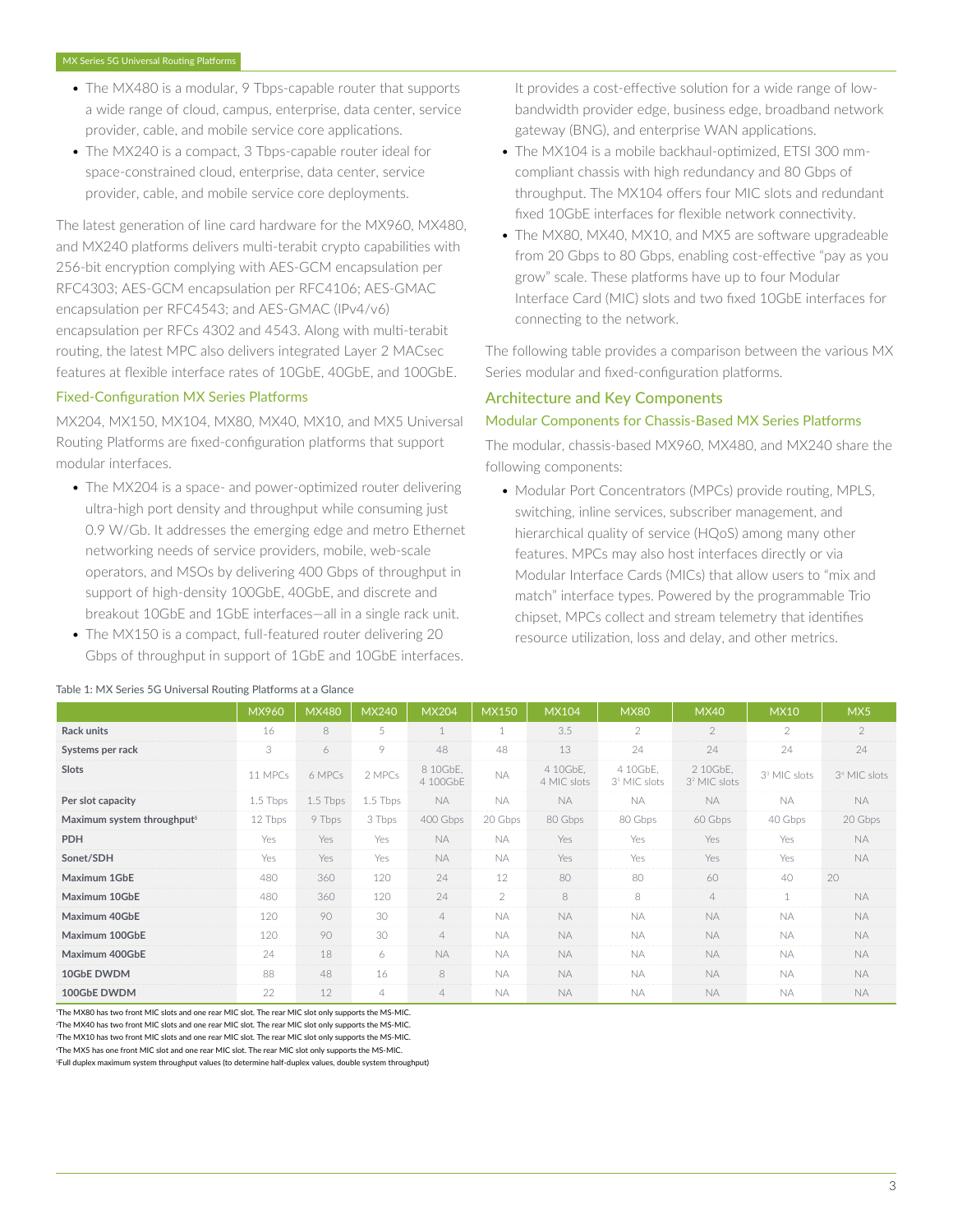- Switch Control Boards (SCBs) feature an integrated switch fabric that connects to all slots in the chassis in a nonblocking architecture. The SCBs house the Routing Engine, control power to MPCs, monitor and control system functions such as fan speed and the system front panel, and manage clocking, resets, and boots.
- The Routing Engine (RE) provides the control plane, runs Juniper Networks Junos® operating system, and handles all routing protocol processes as well as the software processes that control MPCs, chassis components, system management, and user access to the router. REs communicate with MPCs via dedicated out-of-band management channels.

# MPC-10E Line Card

The MPC-10E line card is a key contributor to the service provider transformation in the cloud era when deployed with MX960, MX480, and MX240 platforms in a Juniper Secure Automated Distributed Cloud environment. By providing the underlying network infrastructure with scale, agility, routing innovation, and pervasive security while incorporating universal (10/40/100/400GbE) ports, the MPC-10E protects existing investments with disaggregated software innovation and infinite programmability. Built-in automation enables rapid deployment without disrupting the existing MX960/MX480/MX240 footprint. The MPC-10E line card is powered by the new Juniper Si5 silicon, which enables the benefits highlighted in Table 2.

#### Table 2: MPC-10E Line Card Benefits at a Glance

| Attribute                            | <b>Benefit</b>                                                                                                                                                                         |
|--------------------------------------|----------------------------------------------------------------------------------------------------------------------------------------------------------------------------------------|
| Performance                          | Triples MX960/MX480/MX240 chassis performance to 1/1.5 Tbps<br>per slot with new SCBE3 fabric, enabling up to 10 Tbps throughput                                                       |
| Universal Interfaces                 | Reduces interface sparing with multi-rate 10/40/100GbE interfaces                                                                                                                      |
| <b>Power Efficiency</b>              | Consumes ~0.5 W per gigabit per system level                                                                                                                                           |
| <b>Inline Data Plane</b><br>Security | Features AES-256 MACsec line-side encryption                                                                                                                                           |
| <b>Investment Protection</b>         | Backward compatible with existing MPCs and REs: PC3E/MPC4E/<br>MPC5E/MPC7E/NG-MPC, MS-MPC, NG-MSMPC, MPC2E/3E-<br>NG, and 16x10G MPCs: RE-S-1800 and RE-S-X6 Routing Engine<br>modules |
| <b>Seamless Deployment</b>           | Reuse deployed MX960/MX480/MX240 chassis, power modules.<br>and fan travs                                                                                                              |

#### Junos OS

Junos OS is a reliable, high-performance, modular network operating system that is supported across all of Juniper's physical and virtual routing, switching, and security platforms. Junos OS improves network operations and increases service availability, performance, and security with features like low-latency multicast, comprehensive quality of service (QoS), unified in-service software upgrade (unified ISSU), and Junos Continuity, which eliminates the risk and complexity of OS upgrades. With secure programming interfaces, versatile scripting support, and integration with popular orchestration frameworks, Junos OS offers flexible options for

DevOps style management that can unlock more value from the network.

#### The Programmable Trio Chipset

The programmable Trio chipset is Juniper-developed breakthrough silicon technology that is implemented across the MX Series portfolio. Its innovative design improves business economics by enabling a truly converged platform with maximum performance, service agility, and exceptional power and thermal efficiency.

Trio has a programmable forwarding data structure that allows fast microcode changes in the hardware itself, as well as a programmable lookup engine that allows inline service processing. Furthermore, Trio's programmable QoS engine supports coarse and fine-grained queuing to efficiently address the diverse requirements of core, edge, and aggregation use cases.

With its proven extensibility and agility, the programmable Trio chipset helps network operators worldwide successfully address their most complex technical and market challenges, and promises to meet the requirements of emerging applications for many years to come.

# Network Edge Services

MX Series platforms can host optionally licensed Junos OS-based network edge services at scale, both inline on MPCs as well as on dedicated service cards. Hosting network edge services on MX Series platforms reduces network cost and complexity by eliminating numerous elements, operating systems, and interconnections.

- MPCs support inline services using the programmable Trio chipset; supported services include flow monitoring, 1:1 Network Address Translation (NAT), port mirroring, generic routing encapsulation (GRE), IP tunneling, logical tunnels, lawful intercept, and video monitoring.
- The MS-MPC and the MS-MIC provide dedicated processing for compute-intensive services such as carrier-grade NAT (CGNAT), IPsec, stateful firewall, deep packet inspection, flow monitoring, and load balancing.
- The MX-SPC3 provides security services such as carrier-grade NAT (CGNAT), stateful firewall, IDS, traffic load balancing, and DNS sinkhole.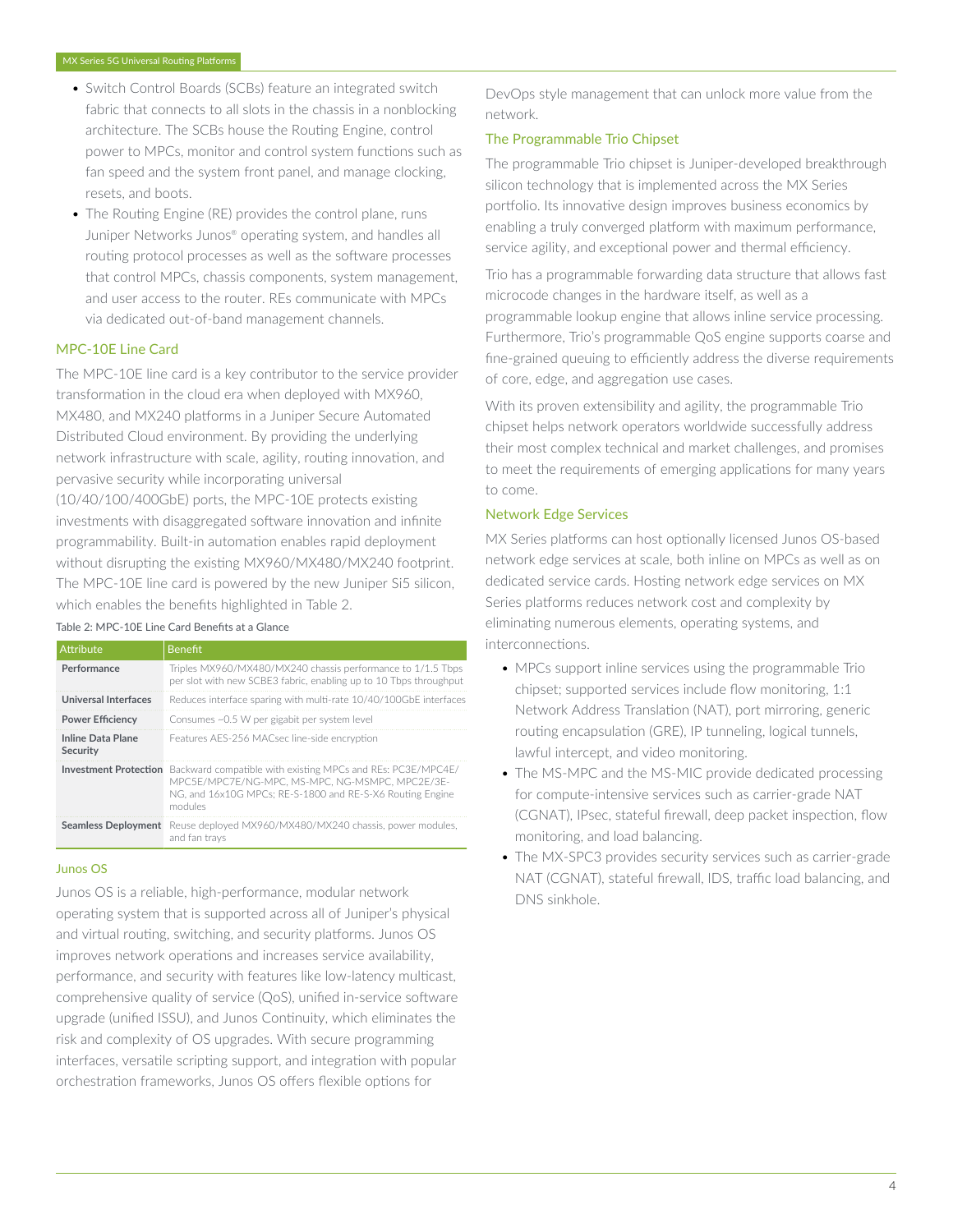# MX Series Platform/Feature Matrix

|                                  |                                                  | MX960        | <b>MX480</b> | <b>MX240</b> | <b>MX204</b> | <b>MX150</b> | <b>MX104</b> | <b>MX80</b>                                                                   | <b>MX40</b>  | <b>MX10</b>  | MX5          |
|----------------------------------|--------------------------------------------------|--------------|--------------|--------------|--------------|--------------|--------------|-------------------------------------------------------------------------------|--------------|--------------|--------------|
| Security                         | Firewall filters/ACLs                            | $\checkmark$ | ✓            | $\checkmark$ | $\checkmark$ | $\checkmark$ | $\checkmark$ | $\checkmark$                                                                  | $\checkmark$ | $\checkmark$ | $\checkmark$ |
|                                  | DDoS-control plane                               | $\checkmark$ | ✓            | $\checkmark$ | $\checkmark$ | $\checkmark$ | $\checkmark$ | $\checkmark$                                                                  | ✓            | $\checkmark$ | $\checkmark$ |
|                                  | DDoS-FlowSpec                                    | $\checkmark$ | ✓            | $\checkmark$ | $\checkmark$ | $\checkmark$ | $\checkmark$ | $\checkmark$                                                                  | ✓            | $\checkmark$ | $\checkmark$ |
|                                  | Stateless filters   2-14                         | $\checkmark$ | ✓            | $\checkmark$ | $\checkmark$ | $\checkmark$ | $\checkmark$ | $\checkmark$                                                                  | ✓            | $\checkmark$ | $\checkmark$ |
|                                  | Stateful services                                | $\checkmark$ | ✓            | $\checkmark$ | $\checkmark$ | No.          | $\checkmark$ | $\checkmark$                                                                  | ✓            | $\checkmark$ | $\checkmark$ |
| <b>Inline Services</b>           | GRE reassembly                                   | $\checkmark$ | ✓            | $\checkmark$ | $\checkmark$ | $\checkmark$ | $\checkmark$ | $\checkmark$                                                                  | $\checkmark$ | $\checkmark$ | $\checkmark$ |
|                                  | $1:1$ NAT                                        | $\checkmark$ | ✓            | $\checkmark$ | $\checkmark$ | $\checkmark$ | $\checkmark$ | $\checkmark$                                                                  | $\checkmark$ | $\checkmark$ | $\checkmark$ |
|                                  | Flow monitoring                                  | $\checkmark$ | ✓            | $\checkmark$ | $\checkmark$ | $\checkmark$ | $\checkmark$ | $\checkmark$                                                                  | ✓            | $\checkmark$ | $\checkmark$ |
|                                  | Video monitoring                                 | $\checkmark$ | ✓            | $\checkmark$ | $\checkmark$ | No           | $\checkmark$ | $\checkmark$                                                                  | $\checkmark$ | $\checkmark$ | $\checkmark$ |
|                                  | Lawful intercept                                 | $\checkmark$ | ✓            | $\checkmark$ | $\checkmark$ | $\checkmark$ | $\checkmark$ | $\checkmark$                                                                  | $\checkmark$ | $\checkmark$ | $\checkmark$ |
|                                  | Mirroring                                        | $\checkmark$ | ✓            | $\checkmark$ | $\checkmark$ | $\checkmark$ | $\checkmark$ | $\checkmark$                                                                  | ✓            | $\checkmark$ | $\checkmark$ |
| Service Card Supported Services® | Deep packet inspection                           | $\checkmark$ | ✓            | $\checkmark$ | No           | No           | No           | No                                                                            | No           | No           | No           |
|                                  | CGNAT                                            | $\checkmark$ | ✓            | $\checkmark$ |              | <b>No</b>    | $\checkmark$ | $\checkmark$                                                                  | $\checkmark$ | $\checkmark$ | $\checkmark$ |
|                                  | Flow monitoring                                  | $\checkmark$ | ✓            | $\checkmark$ | $\checkmark$ | <b>No</b>    | $\checkmark$ | $\checkmark$                                                                  | $\checkmark$ | $\checkmark$ | $\checkmark$ |
|                                  | Server traffic load balancing7                   | $\checkmark$ | $\checkmark$ | $\checkmark$ | <b>No</b>    | <b>No</b>    | No           | No.                                                                           | No.          | <b>No</b>    | No           |
|                                  | <b>IPsec</b>                                     | $\checkmark$ | ✓            | $\checkmark$ | No.          | No.          | $\checkmark$ | $\checkmark$                                                                  | ✓            | $\checkmark$ | $\checkmark$ |
|                                  | Stateful firewall                                | $\checkmark$ | ✓            | $\checkmark$ | <b>No</b>    | No.          | $\checkmark$ | $\checkmark$<br>$\checkmark$<br><b>No</b><br>No.<br>$\checkmark$<br><b>No</b> |              | $\checkmark$ | $\checkmark$ |
|                                  | HTTP header manipulation                         | $\checkmark$ | ✓            | $\checkmark$ | <b>No</b>    | <b>No</b>    |              |                                                                               | No.          | No           | No.          |
| Resiliency                       | Redundant RE                                     | $\checkmark$ | ✓            | $\checkmark$ | <b>No</b>    | No.          |              |                                                                               | No.          | No.          | <b>No</b>    |
|                                  | Unified ISSU                                     | $\checkmark$ | ✓            | $\checkmark$ | <b>No</b>    | No           | $\checkmark$ | <b>No</b>                                                                     | No.          | <b>No</b>    | No           |
|                                  | Nonstop active routing (NSR)                     | $\checkmark$ | ✓            | $\checkmark$ | No           | No.          | $\checkmark$ | No                                                                            | No.          | No           | No           |
|                                  | Fast restoration                                 | $\checkmark$ | ✓            | $\checkmark$ | $\checkmark$ | $\checkmark$ | $\checkmark$ | $\checkmark$                                                                  | ✓            | $\checkmark$ | $\checkmark$ |
|                                  | Operation, Administration, and Maintenance (OAM) | $\checkmark$ | ✓            | $\checkmark$ | $\checkmark$ | $\checkmark$ | $\checkmark$ | $\checkmark$                                                                  | $\checkmark$ | $\checkmark$ | $\checkmark$ |
| <b>System Virtualization</b>     | Enhanced SLA and queuing                         | $\checkmark$ | ✓            | $\checkmark$ | $\checkmark$ | $\checkmark$ | $\checkmark$ | $\checkmark$                                                                  | ✓            | $\checkmark$ | ✓            |
|                                  | Junos Fusion Edge (AD)                           | $\checkmark$ | ✓            | $\checkmark$ | $\checkmark$ | No.          | $\checkmark$ | $\checkmark$                                                                  | ✓            | $\checkmark$ | $\checkmark$ |
|                                  | Logical systems                                  | $\checkmark$ | ✓            | $\checkmark$ | $\checkmark$ | $\checkmark$ | $\checkmark$ | $\checkmark$                                                                  | $\checkmark$ | $\checkmark$ | $\checkmark$ |
|                                  | Virtual router/switch                            | $\checkmark$ | ✓            | $\checkmark$ | $\checkmark$ | $\checkmark$ | $\checkmark$ | $\checkmark$                                                                  | ✓            | $\checkmark$ | $\checkmark$ |
|                                  | Path Computation Element Protocol (PCEP)         | $\checkmark$ | ✓            | $\checkmark$ | $\checkmark$ | $\checkmark$ | $\checkmark$ | $\checkmark$                                                                  | $\checkmark$ | $\checkmark$ | $\checkmark$ |
|                                  | OpenConfig                                       | $\checkmark$ | ✓            | $\checkmark$ | $\checkmark$ | $\checkmark$ | $\checkmark$ | $\checkmark$                                                                  | $\checkmark$ | $\checkmark$ | $\checkmark$ |
|                                  | YANG data modeling                               | $\checkmark$ | ✓            | $\checkmark$ | $\checkmark$ | $\checkmark$ | $\checkmark$ | $\checkmark$                                                                  | $\checkmark$ | $\checkmark$ | $\checkmark$ |
|                                  | Juniper Extension Toolkit                        | $\checkmark$ | ✓            | $\checkmark$ | $\checkmark$ | $\checkmark$ | $\checkmark$ | $\checkmark$                                                                  | $\checkmark$ | $\checkmark$ | $\checkmark$ |

<sup>6</sup>Service Card supported services are available via optional software license and require an MX-SPC3, MS-MPC, or MS-MIC. <sup>7</sup>For more information, see [https://www.juniper.net/documentation/en\\_US/junos/topics/concept/tdf-tlb-overview.html](https://www.juniper.net/documentation/en_US/junos/topics/concept/tdf-tlb-overview.html)

# Key Features and Benefits

### Unmatched Network Availability

MX Series platforms ensure network and service availability with a broad set of multilayered physical, logical, and protocol-level resiliency features, including Juniper's Virtual Chassis technology, which supports chassis-level redundancy while enabling users to manage two routers as a single element. Additionally, a multichassis link aggregation group (MC-LAG) implementation supports stateful chassis, card, and port redundancy, as well as subscriber and session persistence.

#### Application Aware Networking

MX Series platforms use deep packet inspection to detect applications, and they consult with user-defined policies to determine traffic treatment on a per-application basis, enabling highly customized and differentiated services at scale. Working in conjunction with Juniper Networks Contrail® Cloud Platform™, MX Series routers can also steer into complex service chains and stream granular data to analytics engines and back-office systems to permit real-time charging and end-user engagement at the application and content level.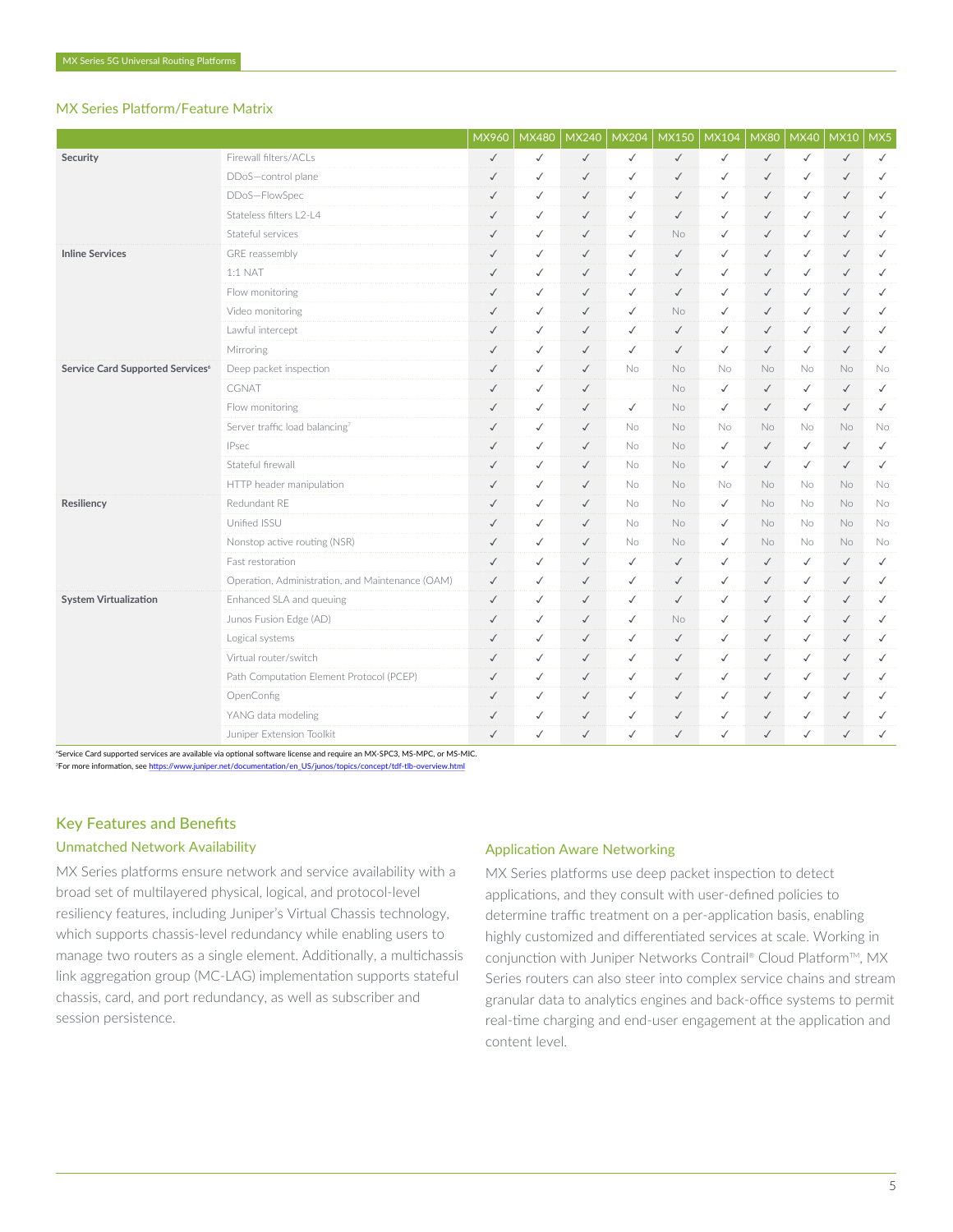#### Junos Continuity and Unified In-Service Software Upgrade (Unified ISSU)

Junos Continuity and unified ISSU features remove the downtime risks associated with implementing new hardware or upgrading operating systems.

- Junos Continuity eliminates OS upgrades and system reboots when adding new hardware to MX Series platforms; a plug-in package provides the drivers and support files needed to bring the hardware online.
- Unified ISSU reduces the risks associated with OS upgrades by enabling upgrades between two different Junos OS releases (major or minor) with no control plane disruption and minimal traffic disruption on the forwarding plane.

#### Junos Telemetry Interface

The Junos Telemetry Interface feature streams component-level data to monitoring, analytics, performance management, and visualization tools as well as to Path Computation Elements such as Juniper Networks NorthStar Controller. Analytics derived from this streaming telemetry can identify current and trending congestion, resource utilization, traffic volume, and buffer occupancy, which can be used to make informed decisions on network design and investments.

#### Integrated Timing

MX Series platforms support highly scalable and reliable hardwarebased timing that meets the strictest LTE requirements, including Synchronous Ethernet for frequency, and the Precision Time Protocol (PTP) for frequency and phase synchronization. Synchronous Ethernet and PTP can be combined in a "hybrid" mode to achieve the highest level of frequency (10 ppb) and phase (< 1.5 uS) accuracy required for LTE-Advanced, eliminating the need for external clocks.

# Junos Fusion Provider Edge

Junos Fusion Provider Edge enables MX Series platforms to act as aggregation devices for the Juniper Networks EX4300 Ethernet Switch and QFX5100 line of data center switching platforms acting as satellite devices while appearing to management as a single, port-dense device managed by a single IP address. Junos Fusion Provider Edge significantly expands the number of network interfaces on the MX Series router while keeping operations simple.

#### Automated Support and Prevention

Juniper's Automated Support and Prevention consists of an ecosystem of tools, applications, and systems that simplify and streamline operations, delivering operational efficiency, reducing downtime, and increasing your network's ROI running Junos OS. Automated Support and Prevention brings operational efficiency by automating several time-consuming tasks such as incident management, inventory management, proactive bug notification, and on-demand End-of-Life/End-of-Support/End-of-Engineering (EOL/EOS/EOE) reports. The Junos Space® Service Now and Service Insight service automation tools are standard entitlements of all Juniper Care contracts.

# Junos Automation Toolkit and Juniper Extension Toolkit

Included in Junos OS software, the Junos Automation Toolkit is a suite of tools supported on all Juniper Networks switches, routers, and security devices. These tools, which leverage the native XML capabilities of Junos OS, include commit scripts, op scripts, event policies and event scripts, and macros that help automate operational and configuration tasks. Additionally, the platformindependent Juniper Extension Toolkit provides a modern programming tool kit that includes support for:

- OpenConfig/YANG
- gRPC, Thrift, NETCONF
- JSON/XML
- API support for all modern programming languages
- Rich on-box scripting support using Python
- REST APIs

Together, Junos OS automation and programmability features simplify complex configurations and reduce the potential for configuration errors. They also save time by automating operational and configuration tasks, speed troubleshooting, and maximize network uptime by warning operators of potential problems and automatically responding to system events.

# Security Intelligence for the Edge

The MX960, MX480, and MX240 can be used for advanced threat prevention when deployed as edge routers, further extending security coverage to applications and infrastructure.

Using Juniper's SecIntel capabilities, these MX Series routers offer another layer of network security by identifying and blocking command and control traffic discovered by Juniper Threat Labs and other industry-leading threat feeds, as well as by utilizing custom blacklists and whitelists at a network hardware level. This feature makes your MX Series router an information security enforcement point without having to invest in additional hardware.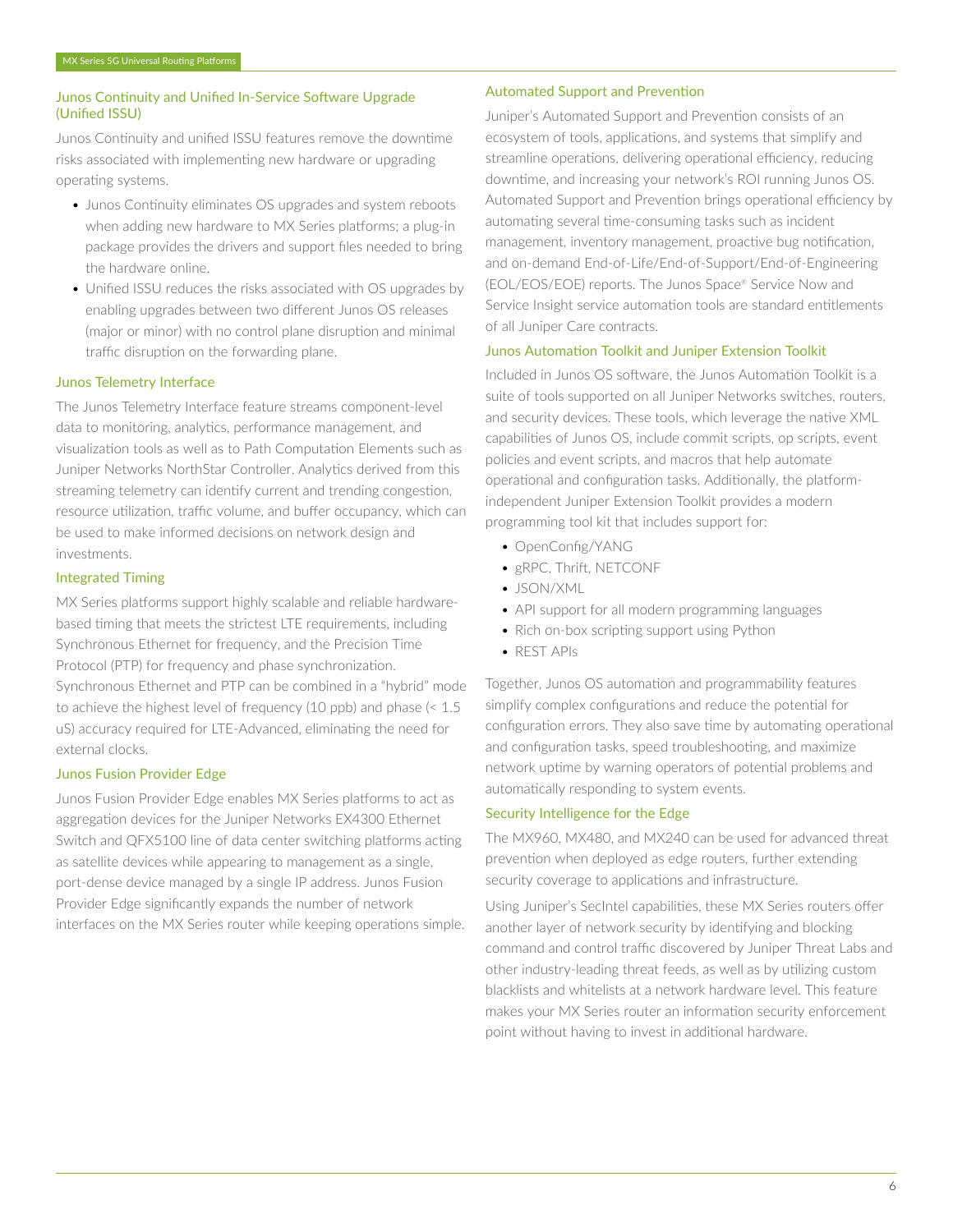

# Specifications

|                           |                                       | MX960                                                                                                                                                                       | <b>MX480</b>                                                                                                                                                                | <b>MX240</b>                                                                                                                                                                | <b>MX204</b>                                                                                                                                                                | <b>MX150</b>                                                                           | <b>MX104</b>                                                                                                                                                                                                                                                                          | <b>MX80-MX5</b>                                                                                 |
|---------------------------|---------------------------------------|-----------------------------------------------------------------------------------------------------------------------------------------------------------------------------|-----------------------------------------------------------------------------------------------------------------------------------------------------------------------------|-----------------------------------------------------------------------------------------------------------------------------------------------------------------------------|-----------------------------------------------------------------------------------------------------------------------------------------------------------------------------|----------------------------------------------------------------------------------------|---------------------------------------------------------------------------------------------------------------------------------------------------------------------------------------------------------------------------------------------------------------------------------------|-------------------------------------------------------------------------------------------------|
| Layout                    | System capacity                       | 12 Tbps                                                                                                                                                                     | 9 Tbps                                                                                                                                                                      | 3 Tbps                                                                                                                                                                      | 400 Gbps                                                                                                                                                                    | 20 Gbps                                                                                | 80 Gbps                                                                                                                                                                                                                                                                               | 80 Gbps<br>to 20 Gbps                                                                           |
|                           | Slot orientation                      | Vertical                                                                                                                                                                    | Horizontal                                                                                                                                                                  | <b>NA</b>                                                                                                                                                                   | Horizontal                                                                                                                                                                  | <b>NA</b>                                                                              | Horizontal                                                                                                                                                                                                                                                                            | Horizontal                                                                                      |
|                           | Mounting                              | Front or center                                                                                                                                                             | Front or center                                                                                                                                                             | Front or center                                                                                                                                                             | Front or center                                                                                                                                                             | Front or center                                                                        | Front or center                                                                                                                                                                                                                                                                       | Front or center                                                                                 |
| Physical<br>Specification | Dimensions<br>$(W \times H \times D)$ | $17.37 \times 27.75 \times 23$<br>in (44.11 x 70.49 x<br>58.42 cm)                                                                                                          | 17.45 x 14 x 24.5 in<br>$(44.3 \times 35.6 \times 62.2)$<br>cm)                                                                                                             | $17.45 \times 8.71 \times 24.5$<br>$(44.3 \times 22.1 \times 62.2)$<br>cm)                                                                                                  | $17.6 \times 1.75 \times 18.7$<br>in (44.7 x 4.45 x<br>47.5 cm)                                                                                                             | 17.36 x 1.72 x<br>12 in (44.09 x<br>4.37 x 30.48 cm)                                   | 17.22 x 9.46 x 6.09 in<br>$(43.7 \times 24 \times 15.47$ cm)                                                                                                                                                                                                                          | $17.5 \times 3.5 \times 23.46$<br>in (44.5 x 8.9 x 59.6)<br>cm)                                 |
|                           | Weight fully<br>loaded                | 334 lb/151.6 kg                                                                                                                                                             | 180 lbs/81.6 kg                                                                                                                                                             | 130 lb/59 kg                                                                                                                                                                | 23.15 lb/10.5 kg                                                                                                                                                            | 9.48 lb / 4.3 kg                                                                       | 32 lb/14.5 kg                                                                                                                                                                                                                                                                         | 30 lb/13.7 kg                                                                                   |
|                           | Weight unloaded                       | 150 lbs/68.1 kg                                                                                                                                                             | 65.5 lbs/29.7 kg                                                                                                                                                            | 52 lbs/23.6 kg                                                                                                                                                              | 17 lb/7.71 kg                                                                                                                                                               | <b>NA</b>                                                                              | <b>NA</b>                                                                                                                                                                                                                                                                             | <b>NA</b>                                                                                       |
| Routing Engine            | Default memory                        | 2x16 MB NOR flash<br>storage; 64 GB of<br>DDR4 RAM; 2x50<br><b>GB SSD</b>                                                                                                   | 2x16 MB NOR flash<br>storage; 64 GB of<br>DDR4 RAM; 2x50<br><b>GB SSD</b>                                                                                                   | 2x16 MB NOR flash<br>storage; 64 GB of<br>DDR4 RAM; 2x50<br><b>GB SSD</b>                                                                                                   | 32GB DDR4;<br>2x100 GB SSD                                                                                                                                                  | Xeon D<br>processor<br>running Wind<br>River Linux 7: 32<br>GB DDR4 RAM;<br>400 GB SSD | 4 MB boot flash; 8 GB<br>of NAND Flash; 4 GB of<br><b>DDR3 RAM</b>                                                                                                                                                                                                                    | 8 MB boot flash: 4<br>GB on NAND flash<br>storage: 2 GB of<br>DDR2 RAM                          |
|                           | Number of cores                       | 6 cores                                                                                                                                                                     | 6 cores                                                                                                                                                                     | 6 cores                                                                                                                                                                     | 8 cores                                                                                                                                                                     | 6 cores                                                                                | 1 core                                                                                                                                                                                                                                                                                | 1 core                                                                                          |
| Redundancy                | Components                            | Power supplies, REs,<br>fans                                                                                                                                                | fans                                                                                                                                                                        | Power supplies, REs, Power supplies, REs, Power supplies and<br>fans                                                                                                        | fans                                                                                                                                                                        | Fans                                                                                   | Power supplies, REs,<br>fans                                                                                                                                                                                                                                                          | Power supplies and<br>fans                                                                      |
| Environmental             | Air flow                              | Front to back                                                                                                                                                               | Side to side                                                                                                                                                                | Side to side                                                                                                                                                                | Front to back                                                                                                                                                               | Front to back                                                                          | Side to side [forced air]                                                                                                                                                                                                                                                             | Side to side [forced<br>air]                                                                    |
|                           | Operating<br>temperature              | 32° to 115° F (0° to<br>$46^{\circ}$ C) at sea level                                                                                                                        | 32° to 115° F (0° to<br>46° C) at sea level                                                                                                                                 | 32° to 115° F (0° to<br>46°C) at sea level                                                                                                                                  | 32° to 115° F (0°<br>to $46^{\circ}$ C)                                                                                                                                     | 32° to 122° F<br>( $0^\circ$ to $50^\circ$ C)                                          | -40° to 149° F (-40° to<br>$65^{\circ}$ C)                                                                                                                                                                                                                                            | 32° to 115° F (0° to<br>46° C) at sea level                                                     |
|                           | Operating<br>humidity                 | 5% to 90%                                                                                                                                                                   | 5% to 90%                                                                                                                                                                   | 5% to 90%                                                                                                                                                                   | 5% to 90%                                                                                                                                                                   | 5% to 90%                                                                              | 5% to 90%                                                                                                                                                                                                                                                                             | 5% to 90%                                                                                       |
|                           | Operating<br>altitude                 | 10,000 ft<br>$(3048 \text{ m})$                                                                                                                                             | 10,000 ft (3048 m)                                                                                                                                                          | 10,000 ft (3048 m)                                                                                                                                                          | 6,000 ft (1900 m)                                                                                                                                                           |                                                                                        |                                                                                                                                                                                                                                                                                       | 10,000 ft (3048 m)                                                                              |
| Certifications            | <b>NEBS</b>                           | - GR-1089-Core<br><b>EMC</b> and Electrical<br>Safety<br>- Common Bonding<br>Network (CBN)<br>- National Electrical<br>Code (NEC)<br>- GR-63-Core<br>Physical<br>Protection | - GR-1089-Core<br><b>EMC</b> and Electrical<br>Safety<br>- Common Bonding<br>Network (CBN)<br>- National Electrical<br>Code (NEC)<br>- GR-63-Core<br>Physical<br>Protection | - GR-1089-Core<br><b>EMC</b> and Electrical<br>Safety<br>- Common Bonding<br>Network (CBN)<br>- National Electrical<br>Code (NEC)<br>- GR-63-Core<br>Physical<br>Protection | - GR-1089-Core<br><b>EMC</b> and Electrical<br>Safety<br>- Common Bonding<br>Network (CBN)<br>- National Electrical<br>Code (NEC)<br>- GR-63-Core<br>Physical<br>Protection | <b>NA</b>                                                                              | - SR-3580 (2007) NEBS<br>Criteria Levels (Level 3<br>Compliance)<br>- GR-63-Core (2006)<br><b>NEBS Physical</b><br>Protection<br>- GR-1089-Core (2006)<br><b>EMC</b> and Electrical<br>Safety<br>- GR-3108-CORE Issue<br>2, December 2008<br>- IEEE 1613: 2009<br>- IEC 61850-3: 2013 | - GR-63-Core<br>Physical Protection<br>$-$ GR-1089-<br>Core:EMC and<br><b>Electrical Safety</b> |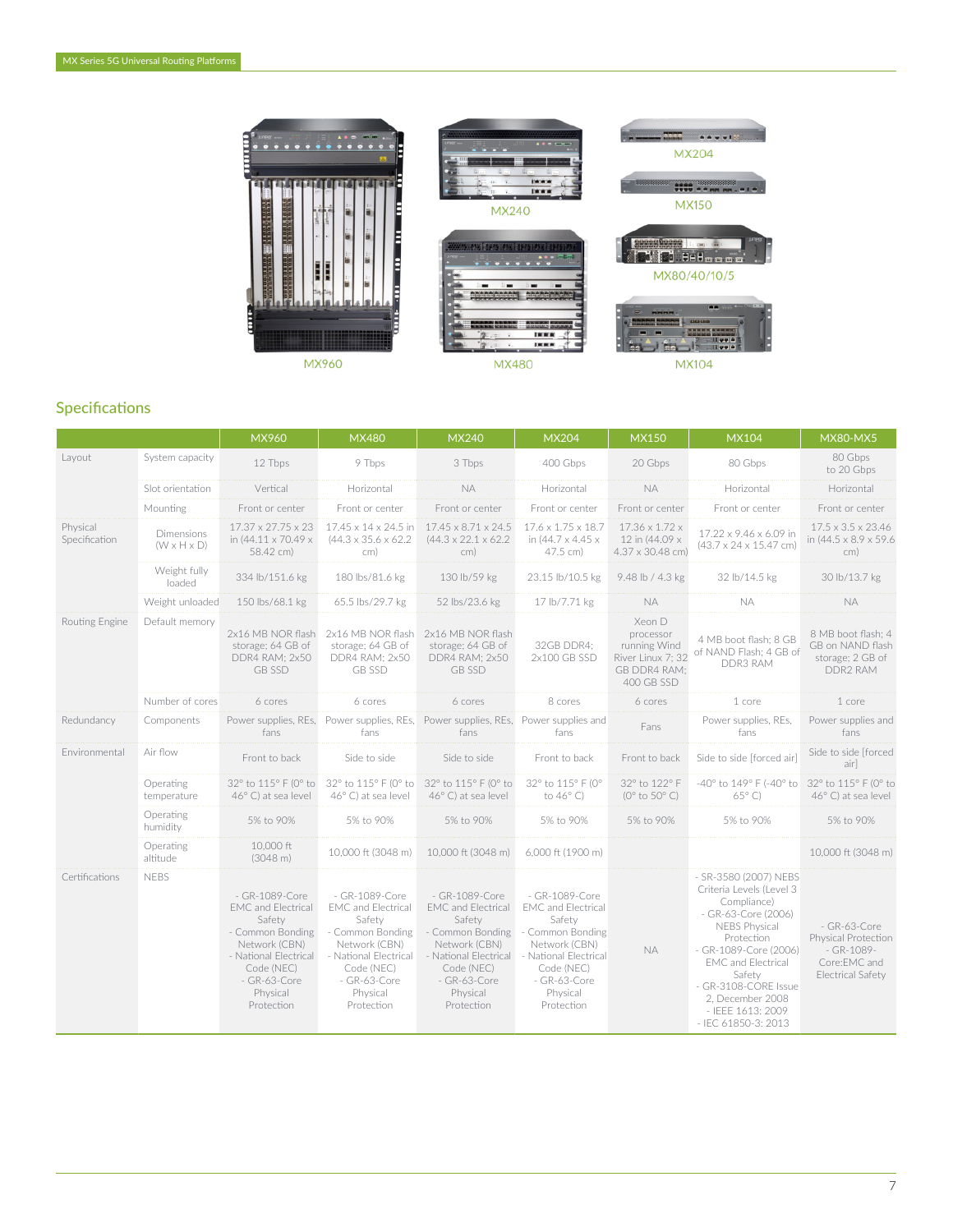# Ordering Information

# MX5, MX10, MX40, and MX80 Base Product Bundles

| Product | Product<br><b>Number</b> | <b>Description</b>                                                                                                                                                                                                                                                           |
|---------|--------------------------|------------------------------------------------------------------------------------------------------------------------------------------------------------------------------------------------------------------------------------------------------------------------------|
|         | MX5-MX80 MX5BASF-T       | MX5 chassis with timing support-includes dual power<br>supplies, MIC-3D-20GE-SFP, S-MX80-ADV-R, S-MX80-Q,<br>and S-ACCT-JFLOW-IN-5G licenses. Power supply cable<br>needs to be ordered separately.                                                                          |
|         | MX10BASF-T               | MX10 chassis with timing support-includes dual power<br>supplies, MIC-3D-20GE-SFP, 1 empty MIC slot, S-MX80-<br>ADV-R, S-MX80-Q, and S-ACCT-JFLOW-IN-5G licenses.<br>Power supply cable needs to be ordered separately.                                                      |
|         | MX40BASF-T               | MX40 chassis with timing support-includes dual power<br>supplies, 2 empty MIC slots, 2x10GbE fixed ports, S-MX80-<br>ADV-R, S-MX80-Q, and S-AC CT-JFLOW-IN-5G licenses.<br>Power supply cable needs to be ordered separately.                                                |
|         | MX80BASF-P               | MX80 chassis with PTP and Synchronous Ethernet support-<br>includes one power supply, 2 empty MIC slots, 4x10GbE 10-<br>gigabit small form-factor pluggable transceiver (XFP) built-in<br>ports, fan tray with filter. Power supply cable needs to be<br>ordered separately. |
|         | MX80BASF-T               | MX80 chassis with timing support-includes one power<br>supply, 2 empty MIC slots, 4x10GbE XFP built-in ports, fan<br>tray with filter. Power supply cable needs to be ordered<br>separately.                                                                                 |
| MX104   | <b>MX104-AC</b>          | MX104 chassis with 4 MIC slots, 4X10GbE SFPP built-in<br>ports (license required for activation), AC power supply, fan<br>tray with filter, Packet Forwarding Engine and Routing<br>Engine, Altius-MX104.                                                                    |
|         | <b>MX104-DC</b>          | MX104 chassis with 4 MIC slots, 4X10GbE SFPP built-in<br>ports (license required for activation), DC power supply, fan<br>tray with filter, Packet Forwarding Engine and Routing<br>Engine, Altius-MX104.                                                                    |

# MX5, MX10, MX40, and MX80 A La Carte Chassis

| Product     | <b>Product Number</b> | Description |
|-------------|-----------------------|-------------|
| MX5         | MX5-T-AC              | AC chassis  |
|             | MX5-T-DC              | DC chassis  |
| <b>MX10</b> | $MX10-T-AC$           | AC chassis  |
|             | $MX10-T-DC$           | DC chassis  |
| MX40        | MX40-T-AC             | AC chassis  |
|             | $MX40-T-DC$           | DC chassis  |
| <b>MX80</b> | MX80-T-AC             | AC chassis  |
|             | <b>MX80-T-DC</b>      | DC chassis  |
|             | MX80-AC               | AC chassis  |
|             | MX80-DC               | DC chassis  |
|             | MX80-48T-AC           | AC chassis  |
|             | MX80-48T-DC           | DC chassis  |

# MX5, MX10, and MX40 Upgrade Licenses

| Product | <b>Product Number</b> | Description                       |
|---------|-----------------------|-----------------------------------|
| MX5     | $MX-5-10-UPG-R$       | Software upgrade for MX5 to MX10  |
|         | MX-5-40-UPG-B         | Software upgrade for MX5 to MX40  |
|         | MX-5-80-UPG-B         | Software upgrade for MX5 to MX80  |
| MX10    | MX-10-40-UPG-R        | Software upgrade for MX10 to MX40 |
|         | MX-10-80-UPG-B        | Software upgrade for MX10 to MX80 |
|         | MX-40-80-UPG-B        | Software upgrade for MX40 to MX80 |

# MX80 Software Licenses

|      | Product   Product Number   Description |                                                                                                                                                                                          |
|------|----------------------------------------|------------------------------------------------------------------------------------------------------------------------------------------------------------------------------------------|
| MX80 | S-MX80-ADV-R                           | License to support full scale L3 route and L3 VPN on MX80                                                                                                                                |
|      | $S-MX80-O$                             | License to support per VLAN queuing on MX80                                                                                                                                              |
|      | S-MX80-SA-FP                           | Subscriber Management Feature Pack License                                                                                                                                               |
|      | S-MX80-SSM-FP                          | Subscriber Service Management Feature Packet License<br>(RADIUS/SRC Series-based service activation and<br>deactivation) per service accounting features for subscribers,<br><b>MYRO</b> |

# MX104 A La Carte Chassis

| Product   Product | <b>Number</b> | Description                                                                                                                                                       |
|-------------------|---------------|-------------------------------------------------------------------------------------------------------------------------------------------------------------------|
|                   |               | MX104 MX104-AC-Base MX104 base chassis with 1 AC power supply, fan tray, filter, 1<br>RE, 4 MIC slots (optics for fixed ports not included, MICs not<br>included) |
|                   |               | MX104-DC-Base MX104 base chassis with 1 DC power supply, fan tray, filter, 1<br>RE, 4 MIC slots (optics for fixed ports not included, MICs not<br>included)       |

# MX104 Upgrade Licenses

|       | Product   Product Number | Description                                                          |  |
|-------|--------------------------|----------------------------------------------------------------------|--|
| MX104 |                          | S-MX104-UPG-2x10GE Upgrade license to activate 2 x 10GbE fixed ports |  |
|       |                          | S-MX104-UPG-4x10GE Upgrade license to activate 4 x 10GbE fixed ports |  |

# MX104 Software Licenses

| Product   Product Number   Description |                                                                                        |
|----------------------------------------|----------------------------------------------------------------------------------------|
|                                        | MX104 S-MX104-SSM-FP L3 Subscriber Service Management Feature Packet License,<br>MX104 |
| S-MX104-O                              | License to support per VLAN queuing on MX104                                           |
|                                        | S-MX104-ADV-R License to support full-scale L3 route and L3 VPN on MX104               |

#### MX150 Base Bundle

| Product   Product | Number        | <b>Description</b>                                                                                                                                                                                                                         |
|-------------------|---------------|--------------------------------------------------------------------------------------------------------------------------------------------------------------------------------------------------------------------------------------------|
|                   | MX150 MX150-R | MX150 with 10 10/100/1000BASE-T ports, two 100/1000BASE-<br>X SFP ports, and two 10GBASE-X SFP+ ports (optics sold<br>separately), 6-core x86 processor, 400 GB SSD, and 32 GB<br>memory. Supports full L2/L3 feature sets including HQoS. |

# MX150 A La Carte Chassis

| Product   Product | <b>Number</b> | Description                                                                                                                                                                                                           |
|-------------------|---------------|-----------------------------------------------------------------------------------------------------------------------------------------------------------------------------------------------------------------------|
| <b>MX150</b>      | MX150         | MX150 with 10 10/100/1000BASE-T ports, two 100/1000BASE-<br>X SFP ports, and two 10GBASE-X SFP+ ports (optics sold<br>separately), 6-core x86 processor, 400 GB SSD, and 32 GB<br>memory. Supports basic L2 features. |

# MX150 Upgrade Licenses\*

| Product Product Number Description |                                                                                |
|------------------------------------|--------------------------------------------------------------------------------|
| MX150 S-MX150-IR                   | Software license to support full L2 and limited L3 features and<br>performance |
| S-MX150-R                          | Software license to support full L2/L3 features and scale,<br>including HQoS   |

\*Both S-MX150-IR and S-MX150-R are needed to upgrade from MX150 to MX150-R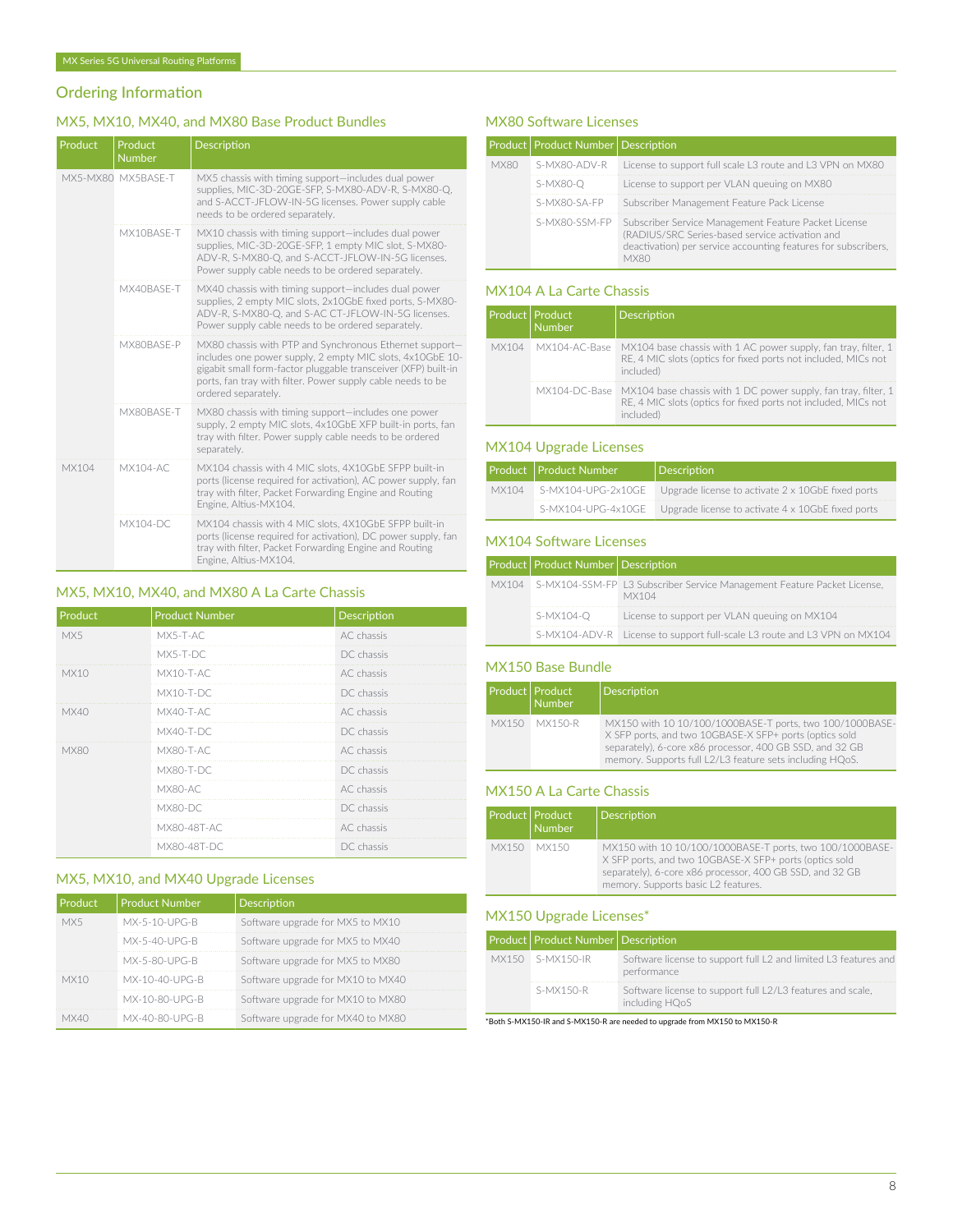# MX204 Base Product Bundles

|       | Product   Product Number   Description |                                                             |
|-------|----------------------------------------|-------------------------------------------------------------|
| MX204 | MX204                                  | MX204 chassis with 3 fan trays and 2 power supplies         |
|       | MX204-R                                | MX204 chassis with 3 fan trays and 2 power supplies, R mode |
|       | MX204-IR                               | MX204 chassis with 3 fan trays and 2 power supplies, IR     |

#### MX204 Chassis

| Product | l Product Number | Description          |
|---------|------------------|----------------------|
| MX204   | JNP204-CHAS      | MX204 chassis, spare |

# MX204 Power Supply

| l Product | <b>Product Number</b> | Description                  |
|-----------|-----------------------|------------------------------|
| MX204     | JPSU-650W-AC-AO       | MX204 AC power supply, spare |
|           | JPSU-650W-DC-AFO      | MX204 DC power supply, spare |

# MX204 Fan Trays

| Product | Product Number     | Description    |
|---------|--------------------|----------------|
| MX204   | <b>JNP-FAN-1RU</b> | MX204 fan trav |

# MX240, MX480, and MX960 Base Bundles

| Product | <b>Product Number</b> | Description                                                                       |
|---------|-----------------------|-----------------------------------------------------------------------------------|
| MX240   | MX240BASF-AC-HIGH     | 4 slot MX240 base chassis with 1 AC power supply, 1<br><b>SCB</b>                 |
|         | MX240BASF-AC-LOW      | 4 slot MX240 base chassis with 2 AC power supplies, 1<br><b>SCB</b>               |
|         | MX240BASE3-DC         | 4 slot MX240 base 3 chassis, DC power                                             |
|         | MX240BASF-DC          | 4 slot MX240 base chassis with 1 fan tray, 1 DC power<br>supply, 1 SCB            |
|         | MX240BASE3-ACH        | 4 slot MX240 base 3 chassis, highline AC power                                    |
|         | MX240BASE3-ACL        | 4 slot MX240 base chassis, lowline AC power                                       |
| MX480   | MX480BASE3-AC         | 8 slot MX480 base bundle, AC power                                                |
|         | MX480BASF-AC          | 8 slot MX480 AC base chassis, 1 fan tray,<br>3 AC power supplies, 1 SCB, 1 RE     |
|         | MX480BASE3-DC         | 8 slot MX480 base 3 chassis, DC power                                             |
|         | MX480BASF-DC          | 8 slot MX480 base chassis with 1 fan tray, 2 DC power<br>supplies, 1 SCB, 1 RE    |
| MX960   | MX960BASE3-AC         | 14 slot MX960 base 3 chassis, AC power                                            |
|         | MX960BASE-AC          | 14 slot MX960 base chassis with 2 fan trays, 3 AC<br>power supplies, 2 SCBs, 1 RE |
|         | MX960BASE3-AC-ECM     | 14 slot MX960 base 3 chassis with AC power and<br>extended cable manager          |
|         | MX960BASF-AC-FCM      | 14 slot MX960 base chassis with AC power and<br>extended cable manager            |
|         | MX960BASE3-DC         | 14 slot MX960 base 3 chassis, DC power                                            |
|         | MX960BASE-DC          | 14 slot MX960 base chassis with 2 fan trays, 2 DC<br>power supplies, 2 SCBs, 1 RE |
|         | MX960BASE3-DC-FCM     | 14 slot MX960 base 3 chassis with DC power and<br>extended cable manager          |
|         | MX960BASF-DC-FCM      | 14 slot MX960 base chassis with DC power extended<br>cable manager                |

# MX240, MX480 and MX960 Premium Bundles

| Product | <b>Product Number</b>      | Description                                                                                                                         |
|---------|----------------------------|-------------------------------------------------------------------------------------------------------------------------------------|
| MX240   | MX240-PREMIUM2-<br>AC-HIGH | 4 slot MX240 premium 2 chassis with midplane,<br>redundant RE, SCBEs, highline AC power                                             |
|         | MX240-PREMIUM2-<br>AC-LOW  | 4 slot MX240 premium 2 chassis with midplane,<br>redundant RE, SCBEs, lowline AC powe                                               |
|         | MX240-PRFMIUM2-<br>DC.     | 4 slot MX240 premium 2 chassis with midplane,<br>redundant RE, SCBEs, DC power                                                      |
|         | MX240-PREMIUM3-<br>ach     | 4 slot MX240 premium 3 chassis with enhanced<br>midplane, redundant RE, SCBEs, highline AC power                                    |
|         | MX240-PREMIUM3-<br>ACL     | 4 slot MX240 premium 3 chassis with enhanced<br>midplane, redundant RE, SCBEs, lowline AC power                                     |
|         | MX240-PREMIUM3-<br>DC.     | 4 slot MX240 premium 3 chassis with enhanced<br>midplane, redundant RE, SCBEs, DC power                                             |
| MX480   | MX480-PREMIUM2-<br>AC.     | 8 slot MX480 premium 2 chassis with midplane,<br>redundant RE, SCBEs, AC power                                                      |
|         | MX480-PREMIUM2-<br>DC      | 8 slot MX480 premium 2 chassis with midplane,<br>redundant RE, SCBEs, DC power                                                      |
|         | MX480-PREMIUM3-<br>AC.     | 8 slot MX480 premium 3 chassis with enhanced<br>midplane, redundant RE, SCBEs, AC power                                             |
|         | MX480-PREMIUM3-<br>DC.     | 8 slot MX480 premium 3 chassis with enhanced<br>midplane, redundant RE, SCBEs, DC power                                             |
| MX960   | MX960-PREMIUM2-<br>AC-ECM  | 14 slot MX960 premium 2 chassis with midplane,<br>redundant Routing Engine, SCBEs, AC power, and<br>extended cable manager          |
|         | MX960-PREMIUM2-<br>DC-ECM  | 14 slot MX960 premium2 chassis with midplane,<br>redundant Routing Engine, SCBEs, DC power, and<br>extended cable manager           |
|         | MX960-PREMIUM3-<br>AC-ECM  | 14 slot MX960 premium 3 chassis with enhanced<br>midplane, redundant Routing Engine, SCBEs, AC power,<br>and extended cable manager |
|         | MX960-PREMIUM3-<br>DC-ECM  | 14 slot MX960 premium 3 chassis with enhanced<br>midplane, redundant Routing Engine, SCBEs, DC power,<br>and extended cable manager |
|         | MX960-PREMIUM2-<br>AC.     | 14 slot MX960 premium 2 chassis with midplane,<br>redundant Routing Engine, SCBEs, AC power                                         |
|         | MX960-PREMIUM2-<br>DC.     | 14 slot MX960 premium 2 chassis with midplane,<br>redundant Routing Engine, SCBEs, DC power                                         |
|         | MX960-PREMIUM3-<br>AC.     | 14 slot MX960 premium 3 chassis with midplane,<br>redundant Routing Engine, SCBEs, AC power                                         |
|         | MX960-PREMIUM3-<br>DC      | 14 slot MX960 premium 3 chassis with midplane,<br>redundant Routing Engine, SCBEs, DC power                                         |

# MX240, MX480, and MX960 Chassis

| Base Unit   MX240 |                                                               | MX480                          | <b>MX960</b>                   |
|-------------------|---------------------------------------------------------------|--------------------------------|--------------------------------|
|                   | DC Chassis MX240BASE-DC.<br>MX240BASE3-DC                     | MX480BASE-DC.<br>MX480BASE3-DC | MX960BASE3-DC:<br>MX960BASE-DC |
|                   | AC Chassis MX240BASE-AC.<br>MX240BASE3-ACH.<br>MX240BASE3-ACL | MX480BASE-AC.<br>MX480BASE3-AC | MX960BASE3-AC:<br>MX960BASE-AC |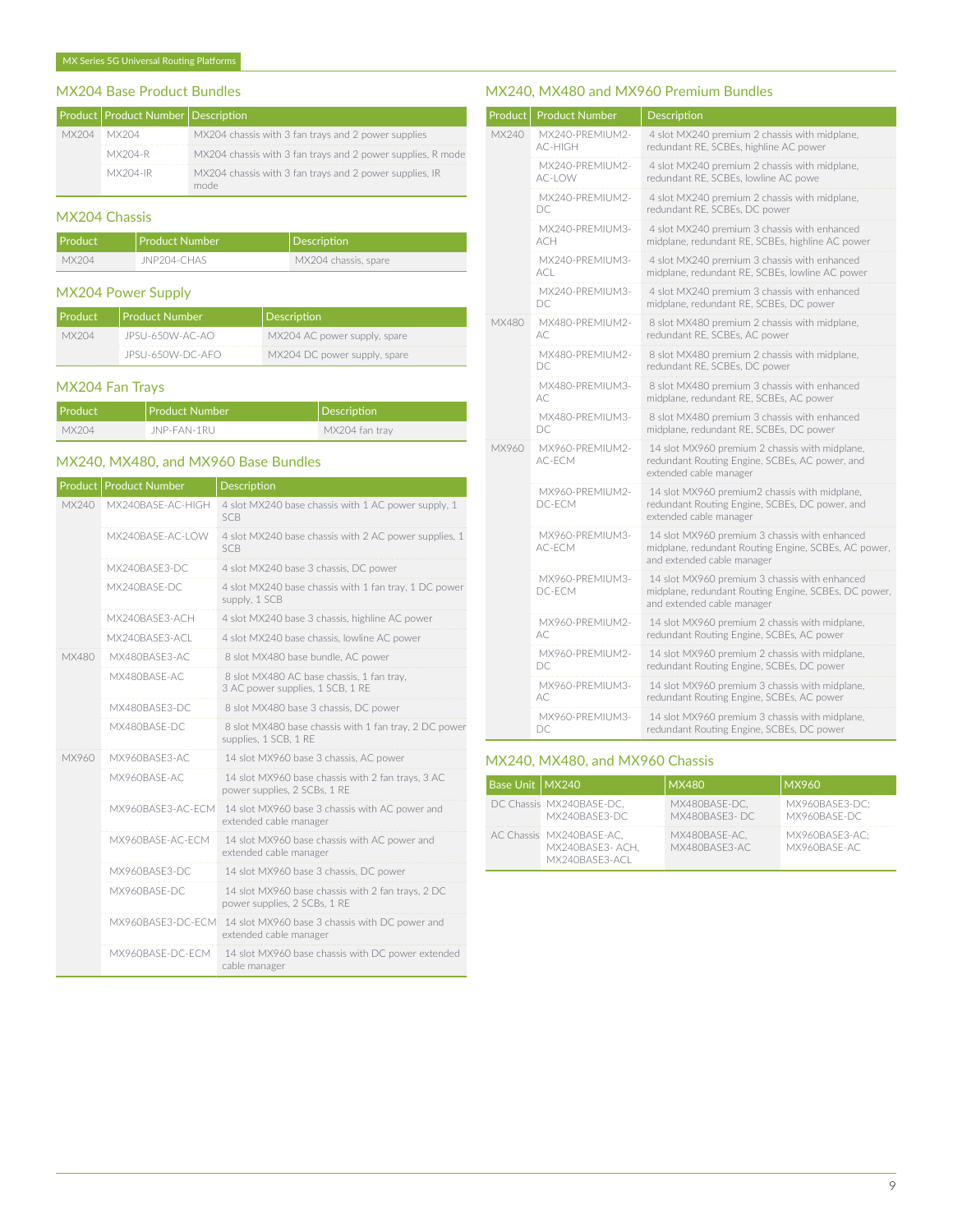# MPCs

| <b>Product Number</b> | <b>Description</b>                                                                                                                                                                                                                                                                                          |
|-----------------------|-------------------------------------------------------------------------------------------------------------------------------------------------------------------------------------------------------------------------------------------------------------------------------------------------------------|
| MPC10E-10C-P-BASE     | Modular port concentrator with 8xQSPF28 multirate ports<br>(10/40/100GbE) plus 2xQSFP56-DD multirate ports<br>(10/40/100/400GbE) with perpetual base bundle; includes<br>128K FIB, 8 VRFs, and 128K MAC with standard Junos<br>features                                                                     |
| S-MPC10F-10C-A1-5     | Modular port concentrator with 8xQSPF28 multirate ports<br>(10/40/100GbE) plus 2xQSFP56-DD multirate ports<br>(10/40/100/400GbE) with advanced subscription license for<br>5-year term; includes 4M FIB, 2K VRFs, 32K L2 VPN Ckts,<br>1M MAC, 128K LSP, and 8K queues with advanced Junos<br>features       |
| S-MPC10E-10C-P1-5     | Modular port concentrator with 8xQSPF28 multirate ports<br>(10/40/100GbE) plus 2xQSFP56-DD multirate ports<br>(10/40/100/400GbE) with premium subscription license for<br>5-year term; includes 8M+ FIB, 4K+ VRFs, 256K+ L2 VPN<br>CKts, 1M+ MAC, 256K+ LSP, and 32K queues with premium<br>Junos features  |
| MPC10E-15C-P-BASE     | Modular port concentrator with 12xQSPF28 multirate ports<br>(10/40/100GbE) plus 3xQSFP56-DD multirate ports<br>(10/40/100/400GbE) with perpetual base bundle; includes<br>128K FIB, 8 VRFs, and 128K MAC with standard Junos<br>features                                                                    |
| S-MPC10E-15C-A1-5     | Modular port concentrator with 12xQSPF28 multirate ports<br>(10/40/100GbE) plus 3xQSFP56-DD multirate ports<br>(10/40/100/400GbE) with advanced subscription license for<br>5-year term; includes 4M FIB, 2K VRFs, 32K L2 VPN Ckts,<br>1M MAC, 128K LSP, and 8K queues with advanced Junos<br>features      |
| S-MPC10E-15C-P1-5     | Modular port concentrator with 12xQSPF28 multirate ports<br>(10/40/100GbE) plus 3xQSFP56-DD multirate ports<br>(10/40/100/400GbE) with premium subscription license for<br>5-year term; includes 8M+ FIB, 4K+ VRFs, 256K+ L2 VPN<br>CKts, 1M+ MAC, 256K+ LSP, and 32K queues with premium<br>Junos features |
| MPC7E-10G             | Fixed 40x10GbE line card bundle with full-scale L2/L2.5 and<br>reduced scale L3 features; optional license permits up to<br>32,000 queues with HQoS                                                                                                                                                         |
| MPC7E-10G-RB          | Fixed 40x10GbE line card bundle with HQoS; supports 1<br>million queues and 128,000 sessions; includes full-scale L2/<br>L2.5, L3, and L3VPN features                                                                                                                                                       |
| MPC7E-10G-I-RB        | Fixed 40x10GbE line card bundle with HQoS; supports 1<br>million queues and 128,000 sessions; includes full-scale L2/<br>L2.5, L3 features, and up to 16 L3VPN instances                                                                                                                                    |
| MPC7E-MRATE           | Fixed 12xQSFP line card bundle for the MPC7-MRATE only;<br>all ports support 4x10GbE and 40GbE, and 4 ports support<br>100GbE (QSFP 28), with full-scale L2/L2.5 and reduced scale<br>L3 features; optional license permits up to 32,000 queues<br>with HQoS                                                |
| MPC7E-MRATE-RB        | Fixed 12xQSFP line card bundle for the MPC7-MRATE only;<br>all ports support 4x10GbE and 40GbE, and 4 ports support<br>100GbE (QSFP 28); includes full-scale L2/L2.5, L3, and<br>L3VPN features                                                                                                             |
| MPC7E-MRATE-I-RB      | Fixed 12xQSFP line card bundle for the MPC7-MRATE only;<br>all ports support 4x10GbE and 40GbE, and 4 ports support<br>100GbE (QSFP 28); includes full-scale L2/L2.5 and L3<br>features and up to 16 L3VPN instances                                                                                        |
| MPC7E-MRATE-Q         | Fixed 12xQSFP line card for the MPC7-MRATE only; all ports<br>support 4x10GbE and 40GbE, and 4 ports support 100GbE<br>(QSFP 28) with HQoS; supports 1 million queues and<br>128,000 sessions; with full-scale L2/L2.5 and reduced scale<br>L3 features                                                     |
| MPC7E-MRATE-Q-RB      | Fixed 12xQSFP line card bundle; all ports support 4x10GbE<br>and 40GbE, and 4 ports support 100GbE (QSFP 28) with<br>HQoS; supports 1 million queues and 128,000 sessions;<br>includes full-scale L2/L2.5, L3, and L3VPN features                                                                           |
| MPC7E-MRATE-Q-I-RB    | Fixed 12xQSFP line card bundle for the MPC7-MRATE only;<br>all ports support 4x10GbE and 40GbE, and 4 ports support<br>100GbE (QSFP 28) with HQoS; supports 1 million queues<br>and 128,000 sessions; includes full-scale L2/L2.5, L3<br>features, and up to 16 L3VPN instances                             |

| <b>Product Number</b> | <b>Description</b>                                                                                                                                                                                                                                                                                                                                                   |
|-----------------------|----------------------------------------------------------------------------------------------------------------------------------------------------------------------------------------------------------------------------------------------------------------------------------------------------------------------------------------------------------------------|
| MPC5E-100G10G         | Fixed 2x100GbE and 4x10GbE line card bundle with full-<br>scale L2/L2.5 and reduced scale L3 features; optional license<br>permits up to 32,000 queues with HQoS                                                                                                                                                                                                     |
| MPC5F-100G10G-IRB     | Fixed 2x100GbE and 4x10GbE line card bundle with full-<br>scale L2/L2.5, L3 features and up to 16 L3VPN instances;<br>optional license permits up to 32,000 queues with HQoS                                                                                                                                                                                         |
| MPC5E-100G10G-RB      | Fixed 2x100GbE and 4x10GbE line card bundle with full-<br>scale L2/L2.5, L3, and L3VPN features; optional license<br>permits up to 32,000 queues with HQoS                                                                                                                                                                                                           |
| MPC5F-40G10G          | Fixed 6x40GbE or 24x10GbE line card bundle with full-scale<br>L2/L2.5 and reduced scale L3 features; optional license<br>permits up to 32,000 queues with HQoS                                                                                                                                                                                                       |
| MPC5F-40G10G-IRB      | Fixed 6x40GbF or 24x10GbF line card bundle with full-scale<br>L2/L2.5, L3 features and up to 16 L3VPN instances; optional<br>license permits up to 32,000 queues with HQoS                                                                                                                                                                                           |
| MPC5E-40G10G-RB       | Fixed 6x40GbE or 24x10GbE line card bundle with full-scale<br>L2/L2.5, L3, and L3VPN features; optional license permits up<br>to 32,000 queues with HQoS                                                                                                                                                                                                             |
| MPC5EQ-100G10G        | Fixed 2x100GbE and 4x10GbE line card bundle with HQoS;<br>supports 1 million queues and 128,000 sessions; includes full-<br>scale L2/L2.5 and reduced scale L3 features                                                                                                                                                                                              |
| MPC5EQ-100G10G-IRB    | Fixed 2x100GbE and 4x10GbE line card bundle with HOoS:<br>supports 1 million queues and 128,000 sessions; includes full-<br>scale L2/L2.5, L3 features, and up to 16 L3VPN instances                                                                                                                                                                                 |
| MPC5EQ-100G10G-RB     | Fixed 2x100GbE and 4x10GbE line card bundle with HQoS;<br>supports 1 million queues and 128,000 sessions; includes full-<br>scale L2/L2.5, L3, and L3VPN features                                                                                                                                                                                                    |
| MPC5EQ-40G10G         | Fixed 6x40GbE or 24x10GbE line card bundle with HQoS;<br>supports 1 million queues and 128,000 sessions; includes full-<br>scale L2/L2.5 and reduced scale L3 features                                                                                                                                                                                               |
| MPC5EQ-40G10G-IRB     | Fixed 6x40GbE or 24x10GbE line card bundle with HQoS;<br>supports 1 million queues and 128,000 sessions; includes full-<br>scale L2/L2.5, L3 features, and up to 16 L3VPN instances                                                                                                                                                                                  |
| MPC5EQ-40G10G-RB      | Fixed 6x40GbE or 24x10GbE line card bundle with HQoS;<br>supports 1 million queues and 128,000 sessions; includes full-<br>scale L2/L2.5, L3, and L3VPN features                                                                                                                                                                                                     |
| MPC4E-3D-2GE          | Fixed 2x100GbE and 8x10GbE line card bundle with full-<br>scale L2/L2.5 and reduced scale L3 feature                                                                                                                                                                                                                                                                 |
| MPC4E-3D-32XGE-SFPP   | Fixed 32x10GbE line card bundle with full-scale L2/L2.5 and<br>reduced scale L3 features                                                                                                                                                                                                                                                                             |
|                       | MPC4E-3D-2CGE-8XGE-IRB Fixed 2x100GbE and 8x10GbE line card bundle with full-<br>scale L2/L2.5, L3 features; up to 16 L3VPNs per MPC                                                                                                                                                                                                                                 |
| MPC4E-3D-32XGE-IRB    | Fixed 32x10GbE SFPP line card bundle with full-scale L2/<br>L2.5, L3 features; up to 16 L3VPNs per MPC                                                                                                                                                                                                                                                               |
| MPC4E-3D-2CGE8XGE-RB  | Fixed 2x100GbE and 8x10GbE line card bundle with full-<br>scale L2/L2.5, L3, and L3VPN features                                                                                                                                                                                                                                                                      |
| MPC4E-3D-32XGE-RB     | Fixed 32XGbE small form-factor pluggable transceiver (SFP)<br>line card bundle with full-scale L2/L2.5, L3, and L3VPN<br>features                                                                                                                                                                                                                                    |
| MX-MPC3F-3D           | MPC3 with support for 100GbE, 40GbE, and 10GbE<br>interfaces, L2.5 features, optics sold separately                                                                                                                                                                                                                                                                  |
| MX-MPC3E-3D-R-B       | MPC3E with support for 100GbE, 40GbE, and 10GbE<br>interfaces; includes full-scale L2, L3, L3VPN features; optics<br>sold separately                                                                                                                                                                                                                                 |
| MPC3E-3D-NG           | Next-generation MPC3E with upgraded CPU and memory;<br>offers full feature parity with MPC1E, MPC2E, and MPC3E;<br>includes full-scale L2/L2.5 and reduced scale L3 features;<br>flexible queuing option enables HQoS support with up to<br>32,000 total queues; supports all MICs supported by MPC1E,<br>MPC2E, and MPC3E                                           |
| MPC3E-3D-NG-IR-B      | Next-generation MPC3E line card bundle with upgraded CPU<br>and memory; offers full feature parity with the MPC1E,<br>MPC2E, and MPC3E; includes full-scale L2/L2.5 and L3<br>features and up to 16 L3VPNs per MPC; flexible queuing<br>option enables HQoS support with up to 32,000 total<br>queues; supports all MICs supported by the MPC1E, MPC2E,<br>and MPC3E |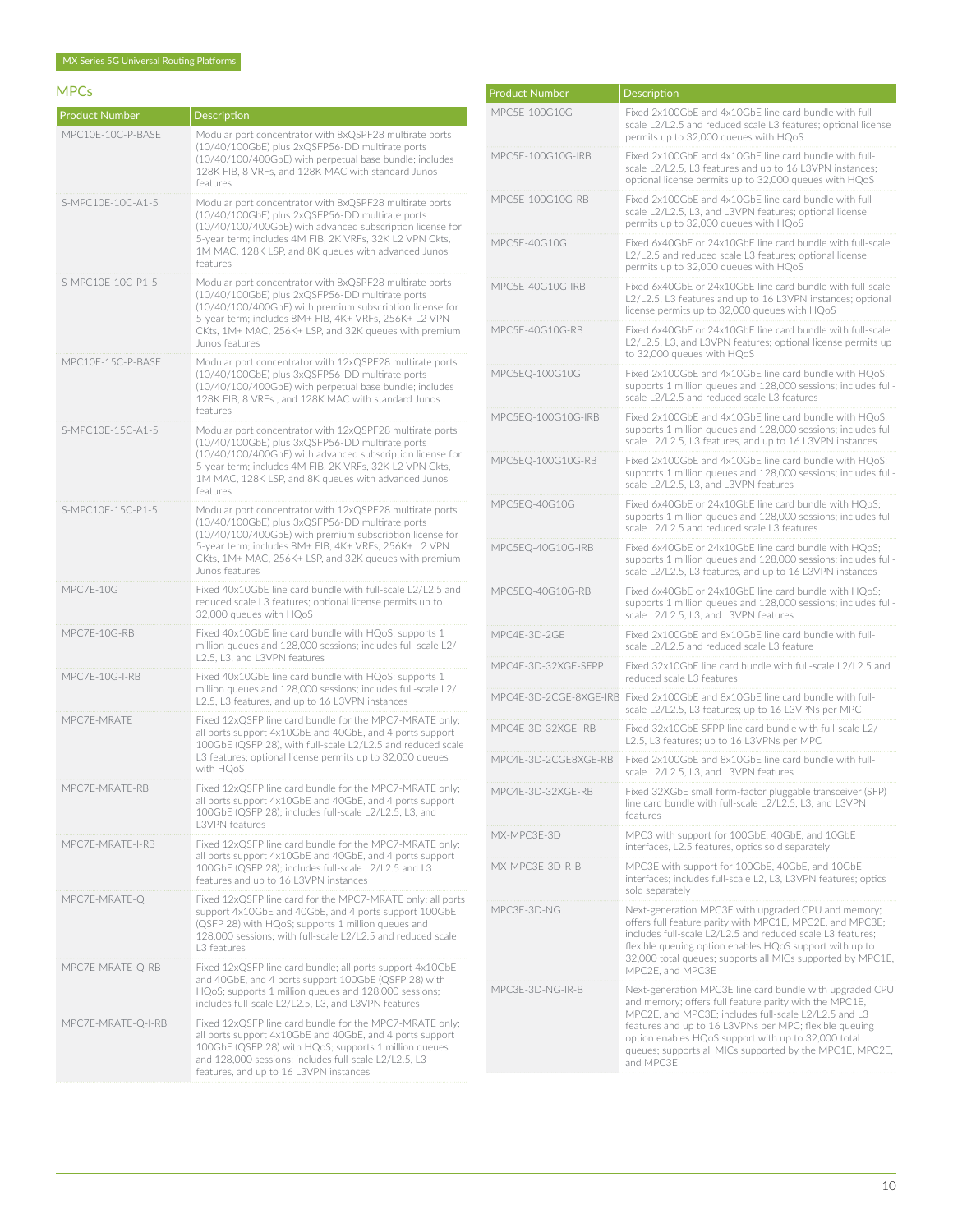#### MX Series 5G Universal Routing Platforms

| <b>Product Number</b> | Description                                                                                                                                                                                                                                                                                                                                                          |
|-----------------------|----------------------------------------------------------------------------------------------------------------------------------------------------------------------------------------------------------------------------------------------------------------------------------------------------------------------------------------------------------------------|
| MX-MPC3E-3D-R-B       | MPC3E with support for 100GbE, 40GbE, and 10GbE<br>interfaces; includes full-scale L2, L3, L3VPN features; optics<br>sold separately                                                                                                                                                                                                                                 |
| MPC3E-3D-NG           | Next-generation MPC3E with upgraded CPU and memory;<br>offers full feature parity with MPC1E, MPC2E, and MPC3E;<br>includes full-scale L2/L2.5 and reduced scale L3 features;<br>flexible queuing option enables HQoS support with up to<br>32,000 total queues; supports all MICs supported by MPC1E,<br>MPC2E, and MPC3E                                           |
| MPC3E-3D-NG-IR-B      | Next-generation MPC3E line card bundle with upgraded CPU<br>and memory; offers full feature parity with the MPC1E.<br>MPC2E, and MPC3E; includes full-scale L2/L2.5 and L3<br>features and up to 16 L3VPNs per MPC: flexible queuing<br>option enables HQoS support with up to 32,000 total<br>queues; supports all MICs supported by the MPC1E, MPC2E,<br>and MPC3E |
| MPC3E-3D-NG-R-B       | Next-generation MPC3E line card bundle with upgraded CPU<br>and memory; offers full feature parity with the MPC1E,<br>MPC2E, and MPC3E; includes full-scale L2/L2.5, L3, and<br>L3VPN features; flexible queuing option enables HQoS<br>support with up to 32,000 total queues; supports all MICs<br>supported by the MPC1E, MPC2E, and MPC3E                        |
| MPC3E-3D-NG-Q         | Next-generation MPC3E with upgraded CPU and memory;<br>offers full feature parity with the MPC1E, MPC2E, and<br>MPC3E; includes full-scale L2/L2.5 features, reduced scale L3<br>features, and HQoS with up to 512,000 queues per slot;<br>supports all MICs supported by the MPC1E, MPC2E, and<br>MPC3E                                                             |
| MPC3E-3D-NG-Q-IR-B    | Next-generation MPC3E line card bundle with upgraded CPU<br>and memory; offers full feature parity with the MPC1E,<br>MPC2E, and MPC3E; includes full-scale L2/L2.5, L3, and up<br>to 16 L3VPN features, and HQoS with up to 512,000 queues<br>per slot; supports all MICs supported by the MPC1E, MPC2E,<br>and MPC3E                                               |
| MPC3E-3D-NG-Q-R-B     | Next-generation MPC3E line card bundle with upgraded CPU<br>and memory; offers full feature parity with the MPC1E,<br>MPC2E, and MPC3E; includes full-scale L2/L2.5 features, L3<br>features, and HQoS with up to 512,000 queues per slot;<br>supports all MICs supported by the MPC1E, MPC2E, and<br>MPC3E                                                          |
| MPC-3D-16XGE-SFPP     | Fixed 16x10GbE line card bundle with L2.5 features                                                                                                                                                                                                                                                                                                                   |
| MPC-3D-16XGE-SFPP-R-B | Fixed 16x10GbE line card bundle with full-scale L2/L2.5 and<br>L3 features                                                                                                                                                                                                                                                                                           |
| MPC2E-3D-NG           | Next-generation MPC2E with upgraded CPU and memory;<br>offers full feature parity with the MPC1E, MPC2E, and<br>MPC3E; includes full-scale L2/L2.5 and reduced scale L3<br>features: flexible queuing option enables HOoS support with<br>up to 32,000 total queues; supports all MICs supported by<br>MPC1E and MPC2E                                               |
| MPC2E-3D-NG-IR-B      | Next-generation MPC2E line card bundle with upgraded CPU<br>and memory; offers full feature parity with MPC1E, MPC2E,<br>and MPC3E; includes full-scale L2/L2.5, L3 features, and up<br>to 16 L3VPNs per MPC; flexible queuing option enables<br>HQoS support with up to 32,000 total queues; supports all<br>MICs supported by MPC1E and MPC2E                      |
| MPC2E-3D-NG-R-B       | Next-generation MPC2E line card bundle with upgraded CPU<br>and memory; offers full feature parity with MPC1E, MPC2E,<br>and MPC3E; includes full-scale L2/L2.5, L3, and L3VPN<br>features; flexible queuing option enables HQoS support with<br>up to 32,000 total queues; supports all MICs supported by<br>MPC1E and MPC2E                                        |
| MPC2E-3D-NG-Q         | Next-generation MPC2E with upgraded CPU and memory;<br>offers full feature parity with MPC1E, MPC2E, and MPC3E;<br>includes full-scale L2/L2.5, reduced scale L3 features, and<br>HQoS with up to 512,000 queues per slot; supports all MICs<br>supported by MPC1E and MPC2E                                                                                         |
| MPC2E-3D-NG-Q-IR-B    | Next-generation MPC2E line card bundle with upgraded CPU<br>and memory; offers full feature parity with MPC1E, MPC2E,<br>and MPC3E; includes full-scale L2/L2.5, L3, and up to 16<br>L3VPN features, and HQoS with up to 512,000 queues per<br>slot; supports all MICs supported by MPC1E and MPC2E                                                                  |

| <b>Product Number</b> | Description                                                                                                                                                                                                                                                                                                                   |
|-----------------------|-------------------------------------------------------------------------------------------------------------------------------------------------------------------------------------------------------------------------------------------------------------------------------------------------------------------------------|
| MPC2E-3D-NG-R-B       | Next-generation MPC2E line card bundle with upgraded CPU<br>and memory; offers full feature parity with MPC1E, MPC2E,<br>and MPC3E; includes full-scale L2/L2.5, L3, and L3VPN<br>features; flexible queuing option enables HQoS support with<br>up to 32,000 total queues; supports all MICs supported by<br>MPC1E and MPC2E |
| MPC2E-3D-NG-Q         | Next-generation MPC2E with upgraded CPU and memory;<br>offers full feature parity with MPC1E, MPC2E, and MPC3E;<br>includes full-scale L2/L2.5, reduced scale L3 features, and<br>HQoS with up to 512,000 queues per slot; supports all MICs<br>supported by MPC1E and MPC2E                                                  |
| MPC2E-3D-NG-Q-IR-B    | Next-generation MPC2E line card bundle with upgraded CPU<br>and memory; offers full feature parity with MPC1E, MPC2E,<br>and MPC3E; includes full-scale L2/L2.5, L3, up to 16 L3VPN<br>features, and HQoS with up to 512,000 queues per slot;<br>supports all MICs supported by MPC1E and MPC2E                               |
| MPC2E-3D-NG-Q-R-B     | Next-generation MPC2E line card bundle with upgraded CPU<br>and memory; offers full feature parity with MPC1E, MPC2E,<br>and MPC3E; includes full-scale L2/L2.5, L3 features, and<br>HQoS with up to 512,000 queues per slot; supports all MICs<br>supported by MPC1E and MPC2E                                               |
| MX-MPC2-3D            | MPC2 with port queuing; includes full-scale L2/L2.5 and<br>reduced scale L3 features                                                                                                                                                                                                                                          |
| MX-MPC2-3D-EQ         | MPC2 line card bundle with per-IFL HQoS, 512,000 queues;<br>includes full-scale L2/L2.5 and reduced scale L3 features                                                                                                                                                                                                         |
| MX-MPC2-3D-EQ-R-B     | MPC2 line card bundle with per-IFL HQoS, 512,000 queues;<br>includes full-scale L3, L2, and L2.5 features                                                                                                                                                                                                                     |
| MX-MPC2-3D-Q          | MPC2 line card bundle with per-IFL HQoS, 256,000 queues<br>(max 128,000 egress); includes full-scale L2/L2.5 and reduced<br>scale L3 features                                                                                                                                                                                 |
| MX-MPC2-3D-Q-R-B      | MPC2 line card bundle; includes full-scale L3, L2, and L2.5<br>features                                                                                                                                                                                                                                                       |
| MX-MPC2-3D-R-B        | MPC2 line card bundle; includes full-scale L3, L2, and L2.5<br>features                                                                                                                                                                                                                                                       |
| MX-MPC2E-3D-R-B       | Enhanced MPC2 line card bundle; includes full-scale L3, L2,<br>and L2.5 features                                                                                                                                                                                                                                              |
| MX-MPC2E-3D           | Enhanced MPC2 with port queuing; includes full-scale L2/<br>L2.5 and reduced scale L3 features                                                                                                                                                                                                                                |
| MX-MPC2E-3D-EQ        | Enhanced MPC2 with per-IFL HQoS, 512,000 queues;<br>includes full-scale L2/L2.5 and reduced scale L3 features                                                                                                                                                                                                                 |
| MX-MPC2E-3D-EQ-R-B    | Enhanced MPC2 line card bundle; includes full-scale L3, L2,<br>and L2.5 features                                                                                                                                                                                                                                              |
| MX-MPC2E-3D-P         | Enhanced MPC2 with 1588v2, port queuing; includes full-<br>scale L2/L2.5 and reduced scale L3 features                                                                                                                                                                                                                        |
| MX-MPC2E-3D-P-Q-B     | Enhanced MPC2 line card bundle; includes 1588v2, per-IFL<br>HQoS, 256,000 queues (maximum 128,000 egress), full-scale<br>L2/L2.5 and reduced scale L3 features                                                                                                                                                                |
| MX-MPC2E-3D-P         | Enhanced MPC2 with 1588v2, port queuing; includes full-<br>scale L2/L2.5 and reduced scale L3 features                                                                                                                                                                                                                        |
| MX-MPC2E-3D-P-Q-B     | Enhanced MPC2 line card bundle; includes 1588v2, per-IFL<br>HQoS, 256,000 queues (maximum 128,000 egress), full-scale<br>L2/L2.5 and reduced scale L3 features                                                                                                                                                                |
| MX-MPC2E-3D-Q         | Enhanced MPC2 line card bundle; includes per-IFL HQoS,<br>256,000 queues (maximum 128,000 egress); includes full-<br>scale L2/L2.5 and reduced scale L3 features                                                                                                                                                              |
| MX-MPC2E-3D-Q-R-B     | Enhanced MPC2E line card bundle; includes per-IFL HQoS,<br>256,000 queues (maximum 128,000 egress); includes full-<br>scale L3, L2, and L2.5 features                                                                                                                                                                         |
| MX-MPC1-3D            | MPC1 with port queuing; includes full-scale L2/L2.5 and<br>reduced scale L3 features                                                                                                                                                                                                                                          |
| MX-MPC1-3D-Q          | MPC1 with per-IFL HQoS, 128,000 queues (maximum<br>64,000 egress); includes full-scale L2/L2.5 and reduced scale<br>L3 features                                                                                                                                                                                               |
| MX-MPC1-3D-Q-R-B      | MPC1 line card bundle; includes full-scale L3, L2, and L2.5<br>features                                                                                                                                                                                                                                                       |
| MX-MPC1-3D-R-B        | MPC1 line card bundle; includes full-scale L3, L2, and L2.5<br>features                                                                                                                                                                                                                                                       |
|                       |                                                                                                                                                                                                                                                                                                                               |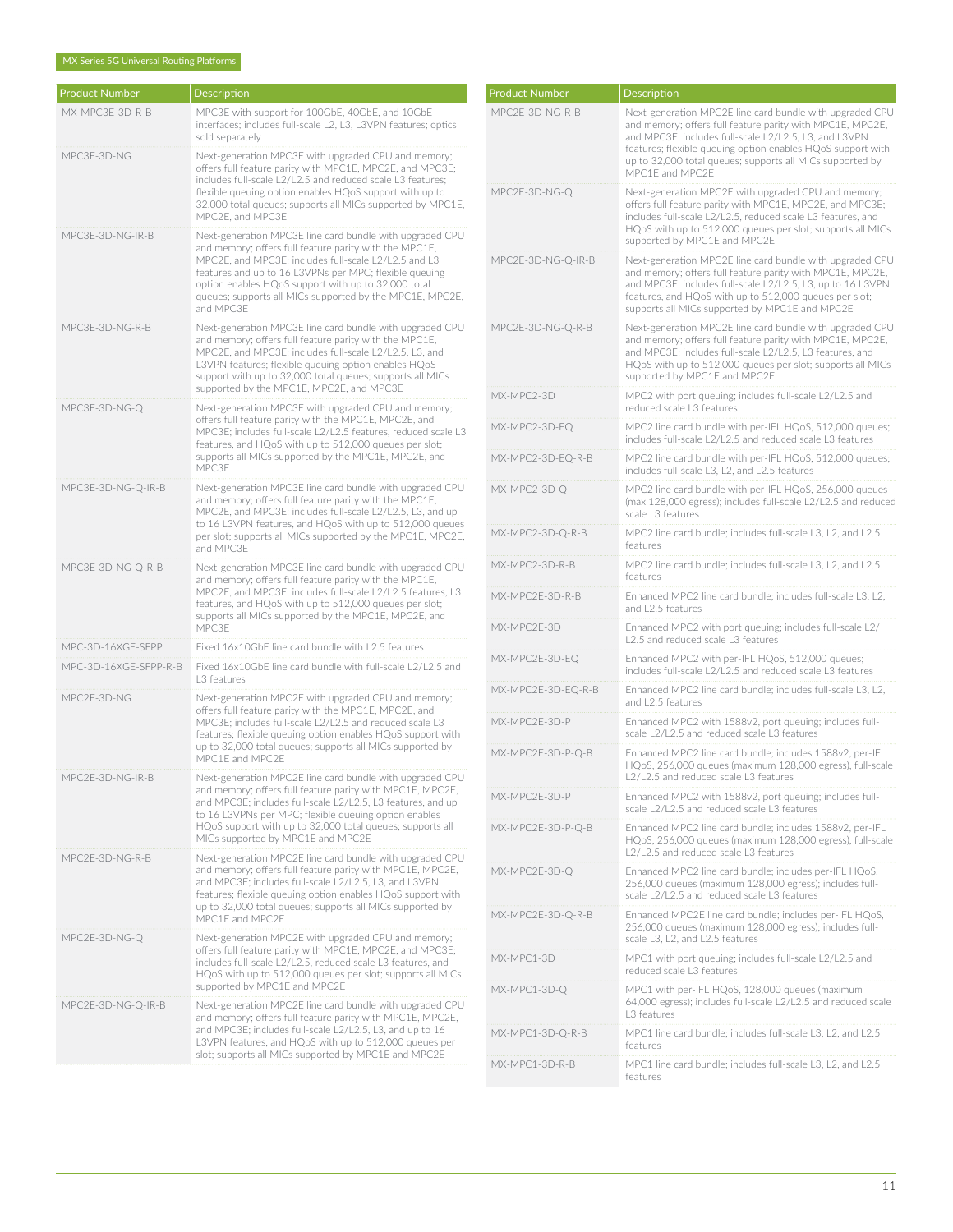| <b>Product Number</b> | Description                                                                                                                                                                                 |
|-----------------------|---------------------------------------------------------------------------------------------------------------------------------------------------------------------------------------------|
| MX-MPC1F-3D           | Enhanced MPC1 with port queuing; includes full-scale L2/<br>12.5 and reduced scale L3 features                                                                                              |
| MX-MPC1E-3D-Q         | Enhanced MPC1 with per-IFL HQoS, 128,000 queues<br>(maximum 64,000 egress); includes full-scale L2/L2.5 and<br>reduced scale L3 features                                                    |
| MX-MPC1E-3D-Q-R-B     | Enhanced MPC1 with per-IFL HQoS, 128,000 queues<br>(maximum 64,000 egress) line card bundle; includes full-scale<br>L3. L2. and L2.5 features                                               |
| MX-MPC1F-3D-R-B       | Enhanced MPC1 line card bundle: includes full-scale L3, L2,<br>and 12.5 features                                                                                                            |
| <b>MS-MPC-128</b>     | Multiservices MPC supports a variety of optionally licensed<br>applications, including stateful firewall, carrier-grade NAT, and<br>deep packet inspection (DPI); each purchased separately |
| MX-SPC3               | Security services card supports a variety of optionally licensed<br>applications, including stateful firewall, carrier-grade NAT,<br>IDS, traffic load balancing, and DNS sinkhole          |

# Flex Software Subscription

| <b>Product Number</b>   | <b>Description</b>                                                                                                                                                                            |
|-------------------------|-----------------------------------------------------------------------------------------------------------------------------------------------------------------------------------------------|
| S-MPC10F-10C-<br>$A1-5$ | MPC10E advanced subscription license for 5-year term; includes 4M<br>FIB, 2K VRFs, 32K L2 VPN Ckts, 1M MAC, 128K LSP, and 8K queues<br>with advanced Junos features                           |
| S-MPC10F-10C-<br>$A1-5$ | MPC10E premium subscription license for 5-year term; includes 8M+<br>FIB, 4K+ VRFs, 256K+ L2 VPN Ckts, 1M+ MAC, 256K+ LSP, and 32K<br>queues with premium Junos features                      |
| S-MPC10F-15C-<br>$A1-5$ | MPC10E advanced subscription license for 5-year term; includes 4M<br>FIB, 2K VRFs, 32K L2 VPN Ckts, 1M MAC, 128K LSP, and 8K queues<br>with advanced Junos features                           |
|                         | S-MPC10E-15C-P1-5 MPC10E premium subscription license for 5-year term; includes 8M+<br>FIB, 4K+ VRFs, 256K+ L2 VPN Ckts, 1M+ MAC, 256K+ LSP, and 32K<br>queues with premium Junos<br>features |
| $S-MX204 - A - 5$       | MX204 advanced subscription license for 5-year term; includes 4M<br>FIB. 2K VRFs. 32K L2 VPN Ckts. 1M MAC. 128K LSP. and 32K<br>queues with advanced Junos<br>features                        |
| S-MX204-P-5             | MX204 premium subscription license for 5-year term; includes 8M+<br>FIB, 4K+ VRFs, 256K+ L2 VPN Ckts, 1M+ MAC, 256K+ LSP, and<br>256K queues with premium Junos features                      |

# Modular Interface Cards

| <b>Product Number</b> | Description                                                                                                                                                                             |
|-----------------------|-----------------------------------------------------------------------------------------------------------------------------------------------------------------------------------------|
| MIC3-3D-10XGE-SEPP    | MIC with 10x10GbE small form-factor pluggable plus<br>transceiver (SFP+) interface; optics sold separately                                                                              |
| MIC3-3D-1X100GF-CFP   | MIC with 1x100GbE C form-factor pluggable transceiver<br>(CFP) interface; optics sold separately                                                                                        |
| MIC3-3D-1X100GF-CXP   | MIC with 1x100GbE 100-gigabit small form-factor pluggable<br>transceiver (CXP) interface; optics sold separately                                                                        |
| MIC3-100G-DWDM        | MIC with 1x100GbE OTU4 dense wavelength-division<br>multiplexing (DWDM) PIC, DP-QPSK, full C-band tunable,<br>GFEC, HGFEC, SDFEC; requires MPC3E or MPC3E-NG;<br>optics sold separately |
| MIC3-3D-2X40GE-QSFPP  | MIC with 2x40GbE quad small form-factor pluggable plus<br>transceiver (QSFP+) interface; optics sold separately                                                                         |
| MIC-3D-1CHOC48        | 1 port channelized OC48/channelized STM16 (down to<br>DS0) MIC                                                                                                                          |
| MIC-3D-10C192-XFP     | 1 port OC192/STM64 MIC                                                                                                                                                                  |
| MIC-3D-20GE-SEP       | 20x10/100/1000 MIC for MX Series; requires optics sold<br>separately                                                                                                                    |
| MIC-3D-2XGF-XFP       | 2x10GbE MIC for MX Series; requires optics sold separately                                                                                                                              |
| MIC-3D-40GF-TX        | 40x10/100/1000 RJ-45 full height MIC (fixed optics)                                                                                                                                     |
| MIC-3D-4CHOC3-2CHOC12 | 4 port channelized OC3/2 port channelized OC12 (down to<br>DS0) MIC                                                                                                                     |
|                       | MIC-3D-4COC3-1COC12-CE Multi-rate circuit emulation MIC; 4 port channelized OC3/<br>STM1 (to DS0) or 1 port channelized OC12/STM4 (to DS0)                                              |

| <b>Product Number</b> | Description                                                                                                     |
|-----------------------|-----------------------------------------------------------------------------------------------------------------|
| MIC-MACSEC-20GE       | 2x10GbE/20x10GbE MACsec MIC for MX80/MX104/<br>MX240/MX480/MX960, supports both 128b AES and 256b<br>AFS MACsec |

# Routing Engines

| <b>Product Number</b>  | Description                                                                      |
|------------------------|----------------------------------------------------------------------------------|
| RE-S-X6-64G-BB         | 6 Core 2.0 GHz CPU and 64 GB memory, base bundle                                 |
| RF-S-X6-64G-S          | 6 Core 2.0 GHz CPU and 64 GB memory, spare                                       |
| RE-S-X6-64G-R          | 6 Core 2.0 GHz CPU and 64 GB memory, redundant RE                                |
| RE-S-X6-64G-LT-S       | 6 Core 2.0 GHz CPU with 64 GB memory, limited encryption<br>version, spare       |
| RF-S-X6-64G-IT-BB      | 6 Core 2.0 GHz CPU with 64 GB memory, limited encryption<br>version, base bundle |
| RE-S-X6-64G-LT-R       | 6 Core 2.0 GHz CPU with 64 GB memory, limited encryption<br>version, redundant   |
| RE-S-X6-128G-S-BB      | 6 Core 2.0 GHz CPU with 128 GB memory, base bundle                               |
| RF-S-X6-128G-S-S       | 6 Core 2.0 GHz CPU with 128 GB memory, spare                                     |
| RE-S-X6-128G-S-R       | 6 Core 2.0 GHz CPU with 128 GB memory, redundant                                 |
| RE-S-1300-2048-BB      | 1.3 GHz CPU and 2 GB memory, base bundle                                         |
| RF-S-2000-4096-UPG-BB  | 2 GHz CPU and 4 GB memory, base bundle                                           |
| RE-S-1300-2048-R       | 1.3 GHz CPU and 2 GB memory, redundant                                           |
| RF-S-2000-4096-R       | 2 GHz CPU and 4 GB memory, redundant                                             |
| RE-S-1800X2-8G-R       | Dual-core 1.8 GHz CPU and 8 GB memory, redundant                                 |
| RE-S-1800X2-16G-R      | Dual-core 1.8 GHz CPU and 16 GB memory, redundant                                |
| RF-S-1800X4-8G-R       | Quad-core 1.8 GHz CPU and 8 GB memory, redundant                                 |
| RE-S-1800X4-16G-R      | Quad-core 1.8 GHz CPU and 16 GB memory, redundant                                |
| RE-S-1800X2-8G-UPG-BB  | Dual-core 1.8 GHz CPU and 8 GB memory, upgrade for base<br>hundle                |
| RE-S-1800X2-16G-UPG-BB | Dual-core 1.8 GHz CPU and 16 GB memory, upgrade for base<br>bundle               |
| RE-S-1800X4-8G-UPG-BB  | Quad-core 1.8 GHz CPU and 8 GB memory, upgrade for base<br>bundle                |
| RE-S-1800X4-16G-UPG-BB | Quad-core 1.8 GHz CPU and 16 GB memory, upgrade for<br>base bundle               |
| RE-S-1800X4-32G-BB     | Quad core 1.8GHz CPU with 32 GB memory, base bundle                              |
| RF-S-1800X4-32G-R      | Quad core 1.8GHz CPU with 32 GB memory, redundant                                |
| RE-S-1800X4-32G-S      | Quad core 1.8GHz CPU with 32 GB memory, spare                                    |
| RE-S-1800X4-32G-UB     | Quad core 1.8GHz CPU with 32 GB memory, upgrade for<br>base bundle               |
| RE-S-1800X4-32G-WS     | Quad core 1.8GHz CPU with 32 GB memory, worldwide<br>version                     |

#### Switch Control Board

| <b>Product Number Description</b> |                                                                  |
|-----------------------------------|------------------------------------------------------------------|
|                                   | SCB-MX960-BB SCB for MX240, MX480, and MX960                     |
| SCBF-MX-BB                        | Enhanced Switch Control Board (SCBE) for MX240, MX480, and MX960 |
| SCRE2-MX-RR                       | SCBE for MX240, MX480, and MX960                                 |
| SCBE3-MX-BB                       | 1.5 T fabric card for MX240, MX480, and MX960                    |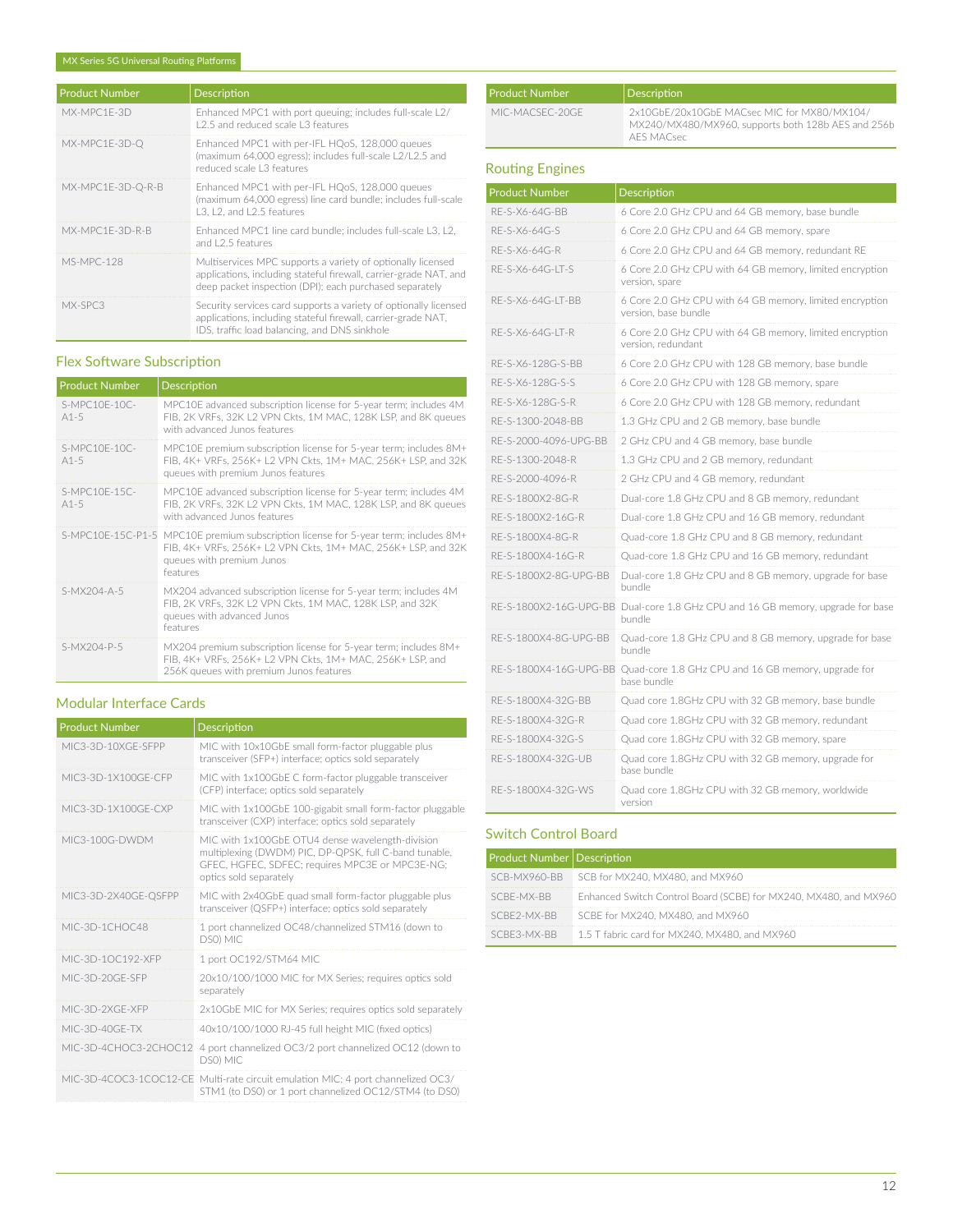# Broadband Network Gateway (BNG) Licensing

# **Subscriber Access Feature Pack Licenses**

One Subscriber Access (SA) license is required per chassis, and provides:

- Per-subscriber RADIUS accounting (time- and volume-based)
- RADIUS-based authentication and authorization
- Subscriber configuration via client profiles at subscriber login
- RADIUS and/or SDX-based address (pool) management
- Static and dynamic IP management
- Dynamic auto-sensed VLANs

# **Product Number Description**

| $S-SA-FP2$    | Subscriber Access feature pack license for MX240, MX480, MX960,<br>MX2010, and MX2020              |
|---------------|----------------------------------------------------------------------------------------------------|
| S-MX104-SA-FP | Subscriber Management feature pack license for MX104 including S-<br><b>LNS-IN feature license</b> |
| S-MX80-SA-FP  | Subscriber Management feature pack license for MX80 including S-LNS-<br>IN feature license         |

Note: Using the MX150 as a BNG requires a vBNG license. Please refer to the [vMX data sheet](https://www.juniper.net/assets/us/en/local/pdf/datasheets/1000522-en.pdf) for more information.

#### Subscriber Services Management Feature Pack Licenses

Subscriber Services Management licenses are optional additions to Subscriber Access licenses that offer:

- Per-service RADIUS accounting (time- and volume-based)
- Service profile activation/deactivation at subscriber login via RADIUS grants/access accepts (services activation/ deactivation VSAs); or change existing sessions via RADIUS COA/RID or Session and Resource Control (SRC)
- Parameterization of service profiles
- ANCP QoS adjustment based on sync rate via Access Node Control Protocol (ANCP)

#### $\sqrt{\frac{P_{\text{p}}}{P_{\text{p}}}}$  Product Number Description

| S-SSM-FP      | Subscriber Service Management feature pack license (RADIUS/SRC-<br>based service activation/deactivation); per-service accounting features<br>for subscribers, for MX240, MX480, MX960, MX2010, and MX2020 |
|---------------|------------------------------------------------------------------------------------------------------------------------------------------------------------------------------------------------------------|
|               | S-MX104-SSM-FP Subscriber Service Management feature pack license (RADIUS/SRC-<br>based service activation/deactivation); per-service accounting features<br>for subscribers, for MX104                    |
| S-MX80-SSM-FP | Subscriber Service Management feature pack license (RADIUS/SRC-<br>based service activation/deactivation); per-service accounting features<br>for subscribers, for MX80                                    |
| S-SSP-FP      | Subscriber Traffic Lawful Intercept feature pack License, for MX80.<br>MX104, MX240, MX480, MX960, MX2010, and MX2020                                                                                      |
| S-BB-NASREO   | Junos Broadband Policy Enforcement feature license for dynamic<br>subscriber authentication and authorization using NASREO, for MX80.<br>MX104, MX240, MX480, MX960, MX2010, and MX2020                    |

Additional Subscriber Services Management licenses are available to support Inline L2TP LNS Tunneling, Subscriber-Based Lawful Intercept, Virtual Chassis, and interface with policy management systems, as indicated in the table below.

|  | <b>Product Number Description</b> |                                                                                                                                                                  |
|--|-----------------------------------|------------------------------------------------------------------------------------------------------------------------------------------------------------------|
|  | $S-BB-GX$                         | Junos Broadband Policy Enforcement feature license for PCRF<br>communications using 3GPP Gx and Gx+, for MX80, MX104, MX240,<br>MX480, MX960, MX2010, and MX2020 |
|  | $S-RR-GY$                         | Junos Broadband Policy Enforcement feature license for online charging<br>using 3GPP Gy interface, for MX80, MX104, MX240, MX480, MX960,<br>MX2010, and MX2020   |
|  | $S-1$ NS-IN                       | Software license for Inline L2TP LNS, for MX240, MX480, MX960,<br>MX2010, and MX2020                                                                             |
|  | $S-NCR$                           | Software license for single member of an MX Series Virtual Chassis                                                                                               |

# Subscriber Access Scale Licenses

These tiered licenses support from 4000 to 256,000 sessions and are bound to one chassis.

| <b>Product Number</b> | <b>Description</b>                                  |
|-----------------------|-----------------------------------------------------|
| $S-SA-4K$             | Subscriber scale license, up to 4000 subscribers    |
| $S-SA-8K$             | Subscriber scale license, up to 8000 subscribers    |
| $S-SA-16K$            | Subscriber scale license, up to 16,000 subscribers  |
| $S-SA-32K$            | Subscriber scale license, up to 32,000 subscribers  |
| $S-SA-64K$            | Subscriber scale license, up to 64,000 subscribers  |
| $S-SA-128K$           | Subscriber scale license, up to 128,000 subscribers |
| $S-SA-25AK$           | Subscriber scale license, up to 256,000 subscribers |

#### Subscriber Access Scale Upgrade Licenses

These tiered licenses support from 4000 to 256,000 sessions and are bound to one chassis.

| <b>Product Number</b> | Description                                                   |
|-----------------------|---------------------------------------------------------------|
| $S-SA-UP-RK$          | Subscriber scale upgrade, from 4000 to 8000 subscribers       |
| $S-SA-UP-16K$         | Subscriber scale upgrade, from 8000 to 16,000 subscribers     |
| $S-SA-UP-32K$         | Subscriber scale upgrade, from 16,000 to 32,000 subscribers   |
| $S-SA-IJP-64K$        | Subscriber scale upgrade, from 32,000 to 64,000 subscribers   |
| $S-SA-UP-96K$         | Subscriber scale upgrade, from 64,000 to 96,000 subscribers   |
| $S-SA-UP-128K$        | Subscriber scale upgrade, from 96,0000 to 128,000 subscribers |
| $S-SA-UP-25AK$        | Subscriber scale upgrade, from 128,000 to 256,000 subscribers |

# Junos OS

- USA: Junos OS
- Worldwide: Junos-WW